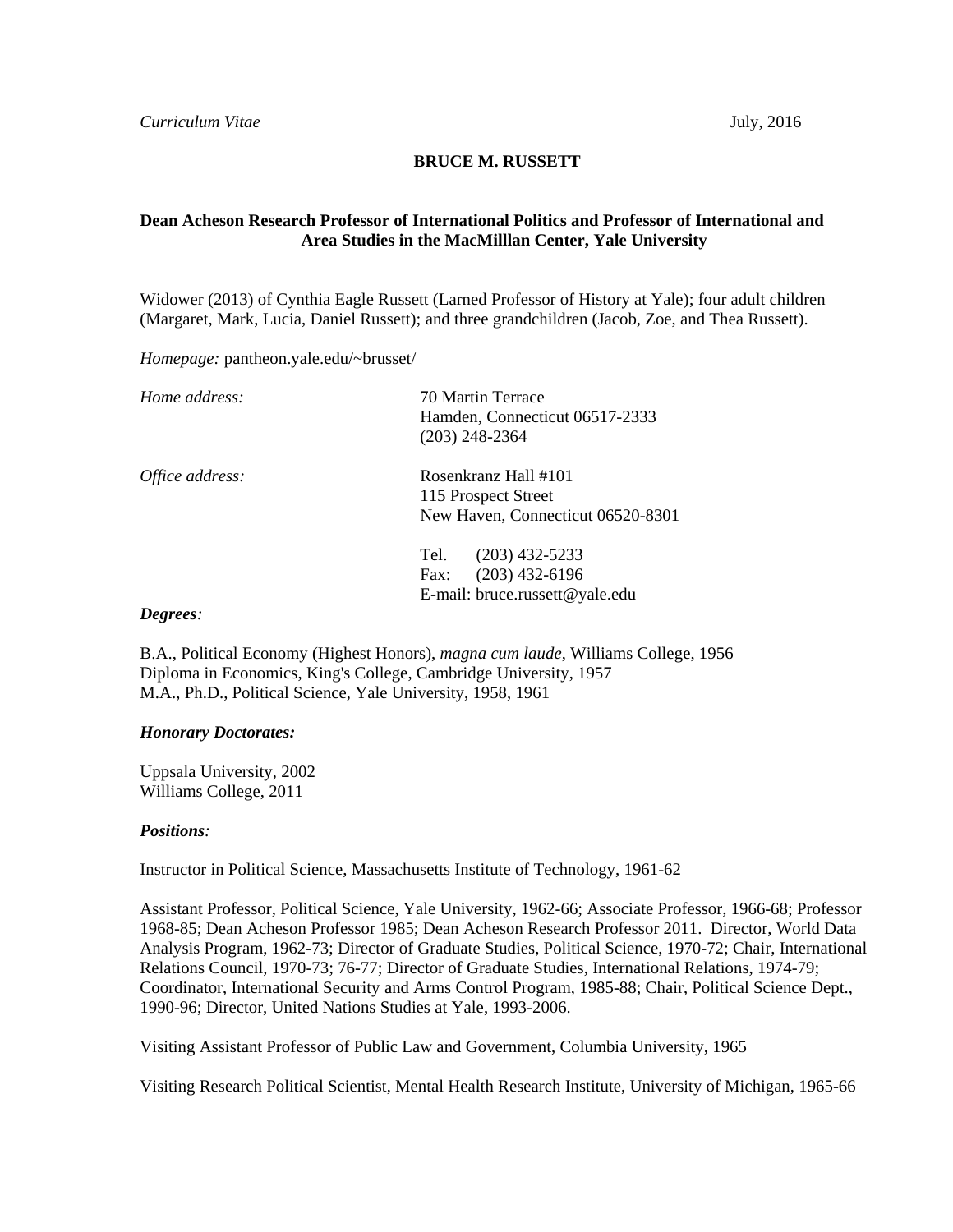Visiting Professor, Institut d'Etudes Europeennes, Universite Libre de Bruxelles, 1969-70

Visiting Scholar, Richardson Institute for Peace & Conflict Research, London, 1973-74

Academic Director, Institute of World Affairs, summer 1976

Visiting Scholar, Institute for Research in Social Science, University of North Carolina at Chapel Hill, 1979-80

Fellow, Netherlands Institute for Advanced Study, 1984

Visiting Professor of Political Science, Tel Aviv University, 1989

Visiting Professor, Chair of International Capital Markets Law, University of Tokyo Law School, 1996

Visiting Scholar, Weatherhead Center, and Visiting Professor of Government, Harvard University, 2001

### *Awards, Fellowships, Honors***:**

Phi Beta Kappa, 1955

David A. Wells Prize (\$500) for Senior Essay, 1956

Social Science Research Council Grant, 1962

National Science Foundation Grants, 1964, 1965, 1969, 1977, 1979, 1985, 1988, 1989, 1990, 1995, 1998

Junior Faculty Fellowship, Yale University, 1965-66

ARPA, Behavioral Sciences, Contract, 1967

Fulbright-Hays Awards (Belgium, 1969-70; Israel, 1989)

Guggenheim Fellowships, 1969-70; 1977 (declined)

*What Price Vigilance? The Burdens of National Defense*, won the 1971 Gladys Kammerer Award from American Political Science Association for best book on U.S. public policy.

Naval War College, Advanced Research Office Contract, 1973-74

German Marshall Fund, Common Problems Fellowship, 1977

U.S. Department of Energy, Office of Solar and Conservation Contract, 1979

United Nations, Centre for Disarmament Contract, 1979

General Service Foundation Grant, 1982

World Society Foundation (Switzerland) Grants, 1984, 1990, 1997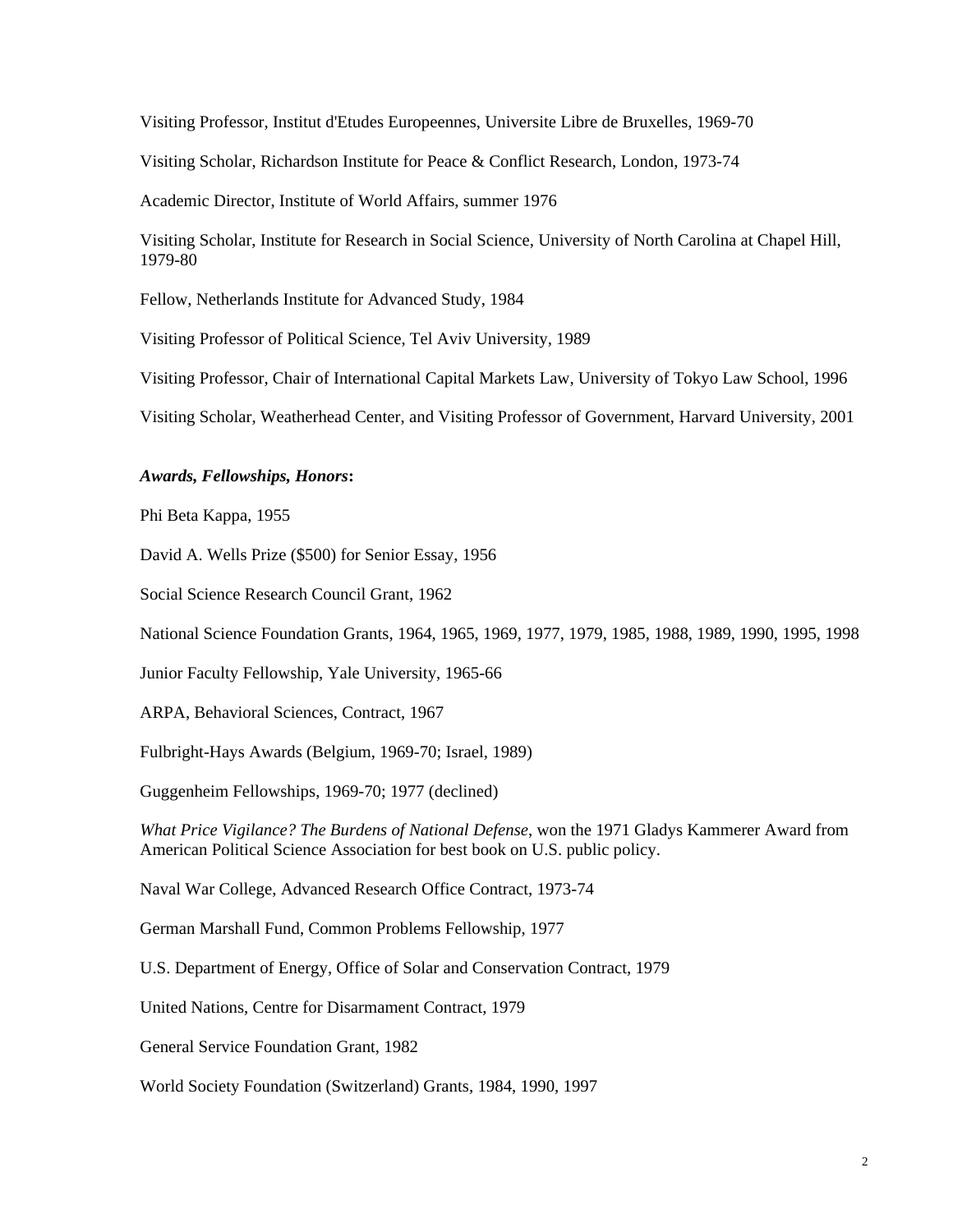United States Institute of Peace Grants, 1987, 1990

Carnegie Corporation of New York Grants, 1988, 1994, 1996, 1997

John D. and Catherine T. MacArthur Foundation Grants 1988 (2), 1991

International Research and Exchanges Board Grant for Cooperative Research, 1992

Nobel Institute Senior Fellowship, Oslo, 1993 (declined)

Ford Foundation Grants, 1993, 1994, 1997

Rockefeller Brothers Fund Grants for conferences, 1994, 1996, 2001

Center for Global Partnership Grant, 1994

Fellow, American Academy of Arts and Sciences since 1995; member Committee on International Security Studies

Distinguished Scholar Award, Foreign Policy Analysis Section, International Studies Association, 1996

Korea Foundation Grant, 1997

Lifetime Achievement Award, Conflict Processes Section, American Political Science Association, 1997

Open Society Institute Grant, 2000 (with Ilona Kickbusch)

World Bank Grants, 2001, 2002 (Nicholas Sambanis as project director)

Lifting up the World with a Oneness Heart Award, Sri Chinmoy, 2003

Research Award, Alexander Onassis Public Benefit Foundation, 2006

Invited as "special guest" for 25<sup>th</sup> Anniversary Celebration of the World Society Foundation, Zurich, Switzerland, 2007

Peace Science Society (International), Founders' Medal awarded quadrennially for "significant and distinguished life-long scientific contributions to peace science," 2009

*Triangulating Peace: Democracy, Interdependence, and International Organizations* (with John Oneal) was co-winner of the 2010 International Studies Association prize for best book of the decade 2000-09.

Contract, National Security Innovations, 2011

Biography in *Who's Who in America; Who's Who in American Education* 

Biography in Mark Blaug and Howard Vane, eds., *Who's Who in Economics*, 4<sup>th</sup> ed. (2003, pp. 725-27)

Biography in Glenn Utter and Charles Lockhart, eds., *American Political Scientists: A Dictionary* (1993: 2nd ed. 2002 pp. 350-52 Westport, CT: Greenwood.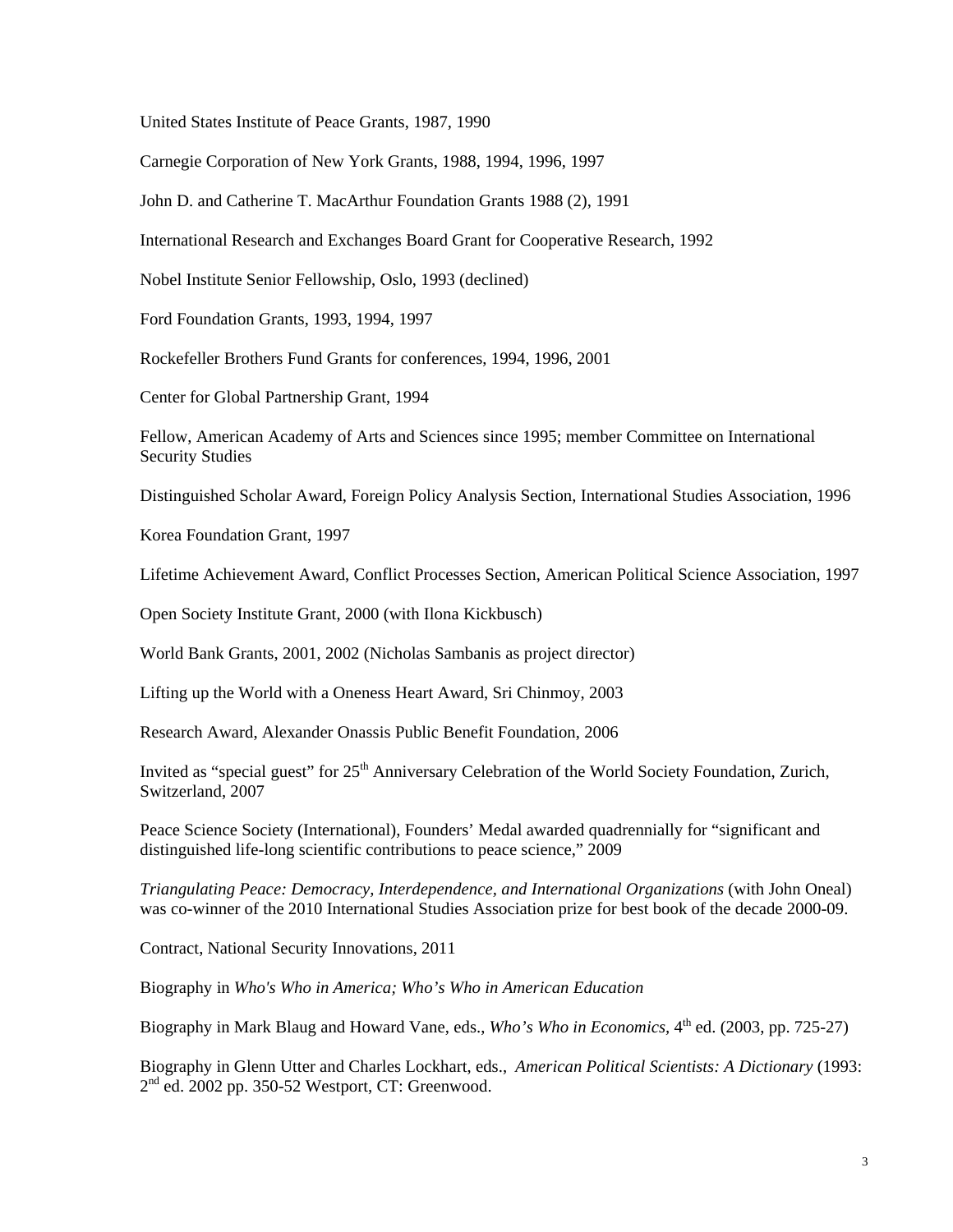Biography in *2000 Outstanding Academics of the 21st Century* (2004)

Essential Science Indicators most cited armed conflict researcher 1996-2006. Interview at http://esitopics.com/armed-conflict/interviews/BruceRussett.html

Ranked #11 in citations (#2 in international relations) among all political scientists 1960-2005 by *Political Science and Politics* 15,1 (January 2007), pp. 133-45.

## *Professional Activities:*

Editor, *Journal of Conflict Resolution*, 1972-2009

Rapporteur, Harvard-M.I.T. Faculty Arms Control Seminar, 1961-62

Investigator, Institute for Defense Analyses, 1962

Investigator, U.S. Arms Control and Disarmament Agency, 1963-66

Consultant, Bendix Aerospace Division, 1964-72

Consultant, System Development Corporation, 1965-66

Editorial Associate, *Journal of Conflict Resolution*, 1966-71

Editorial Board, *International Studies Quarterly*, 1966-72

Consultant, RAND Corporation, 1966-70

Consultant, General Electric TEMPO, 1966-70

Lecture series, Yugoslav Social Science Institute, 1967

Editorial Committee, *Comparative Political Studies*, 1967-72

Consultant and member, Education and World Affairs Committee on International Studies, 1968-69

Lecture series, University of Oslo, 1970

Executive Committee, Inter-University Seminar on Armed Forces & Society, 1972-76.

Editorial Committee, *Sage Professional Papers in Comparative Politics*, 1970-77

Guest scholar, Academy of Sciences of the U.S.S.R., 1974 (with grant from International Research & Exchanges Board)

Editorial Board, *International Interactions*, 1981-84, 1987-

Member, Board of Directors, Human Relations Area Files, 1976-80, 1992-96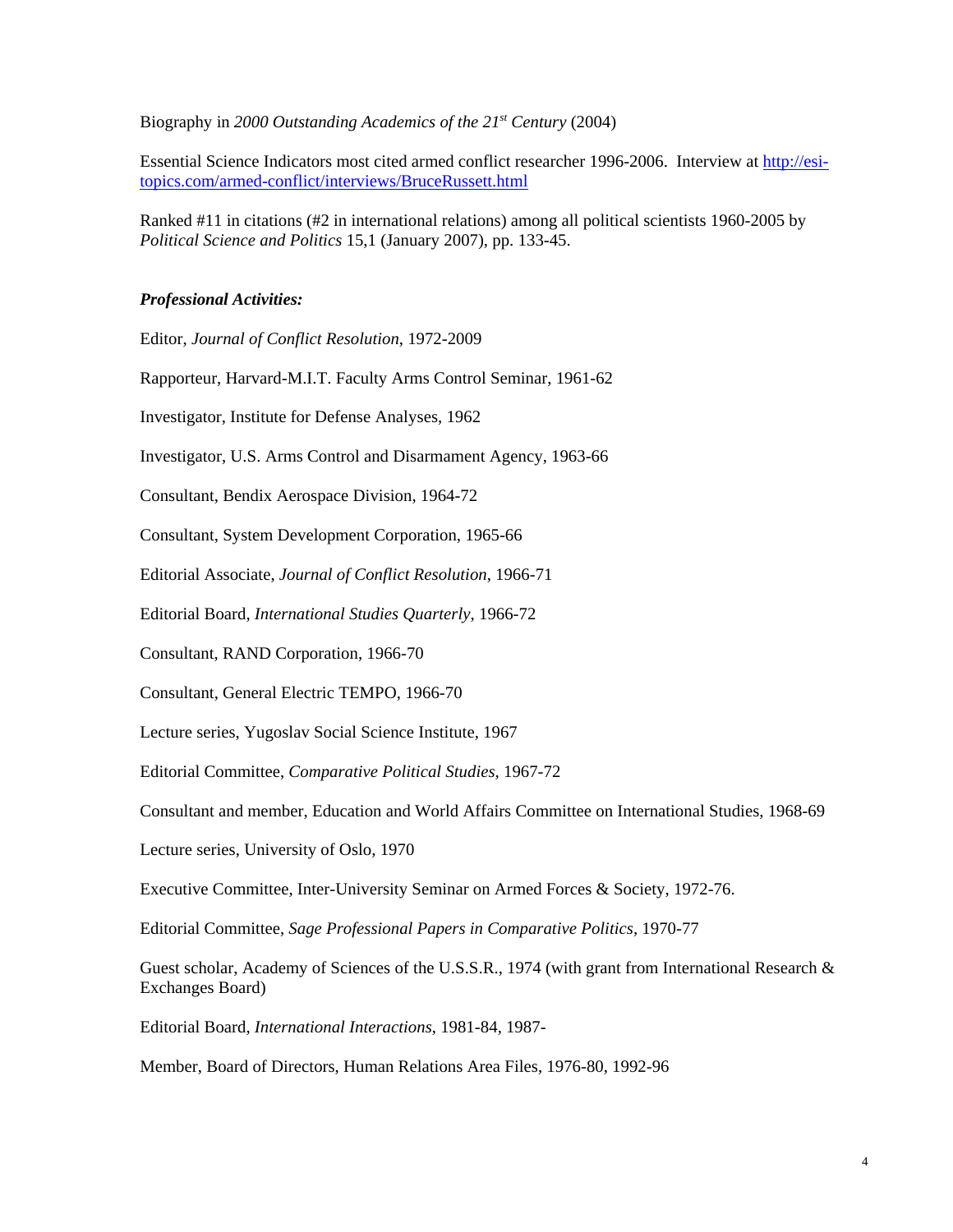Address to annual meeting of Japan Association of International Relations; guest of Japanese Foreign Ministry, 1975

Advisory Board, *Journal of Policy Modelling*, 1977-79

85 Co-Director, Roper Center, Inc., 1978-79; Member, Board of Directors and Executive Committee, 1977-

Editor, international relations series, W. H. Freeman & Co., 1977-92

Editorial Board, *Conflict Management and Peace Science*, 1980-

Member, Professional Review Panel on Socio-economic Impacts of Nuclear Power Station Siting, Nuclear Regulatory Commission, 1980-82

Consultant, Pacific Sierra Research Corporation, 1980-81

Principal Consultant, U. S. Catholic Conference, Pastoral Letter, *The Challenge of Peace*, 1981-83

Guest lectures, Consejo Argentino de Relaciones Internacionales, Buenos Aires, 1983

Member, National Science Foundation delegation to establish joint research on international relations with Peoples Republic of China, 1983.

Chairman, Steering Committee, with grants from Christopher D. Smithers Foundation and International Social Science Council, for proposed television series on peace and war, 1984-86

International Advisory Board, *Journal of Peace Research*, 1986-

Lecture series, National Institute for Defense Studies, Tokyo, 1986

Member, Board of Advisors, The Independent Institute: Center on Peace and Liberty, 2002-

Council member, Data Development for International Relations project, 1986-88

Editorial Board, *Commonwealth*, 1987-2005

Editorial Board, *Defence and Peace Economics*, 1988-2000

Editorial Committee, *Merriam Series on Analytic Political Research* (Lynne Reiner, publishers), 1987-95

Lecture series, Uppsala University, 1987

Member, Advisory Board, Peace Research and European Security Studies Society, 1987-95

Member, National Science Foundation, Political Science Advisory Panel, 1988-90

Member, Board of Directors, Collegium, 1992-95; Renewal Advisory Board, 1994-98

Member, Disciplinary Advisory Committee, Council for International Exchange of Scholars, 1992-93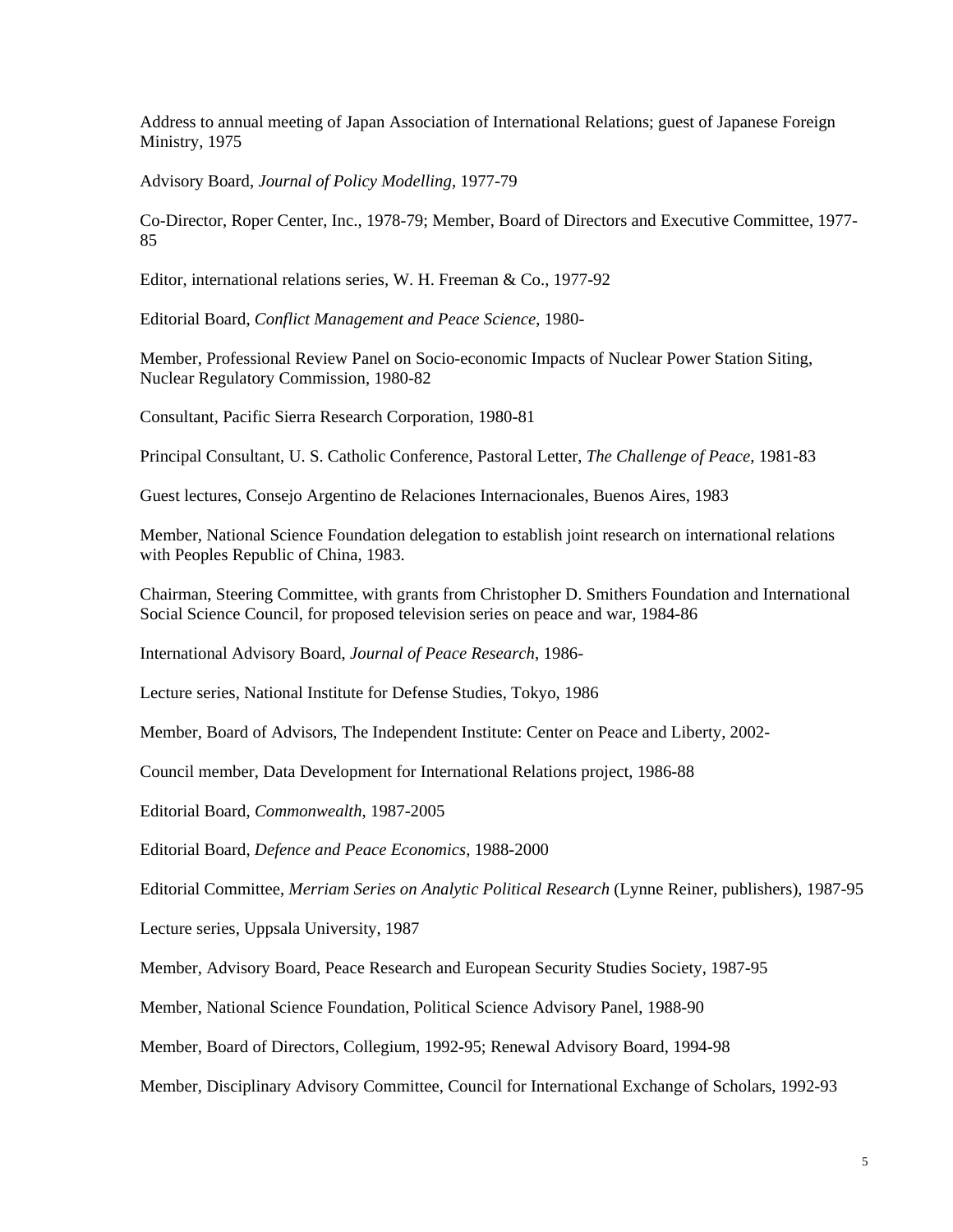Member, Nominating Committee for Director of Peace Research Institute, Oslo, 1992

Advisor to Prague University of Economics for Association of Professional Schools of International Affairs, 1992

Member, Research Fellows Committee, International Peace Academy, 1993-

Member, Board of Advisors, International Institute of Contemporary Geopolitics, Jawarhlal Nehru University, New Delhi, 1993-

Member, International Academic Advisory Board, BESA Center for Strategic Studies, Bar-Ilan University, Israel, 1993-2006

Consultant, Sparta, Inc., 1993

Advisory Editor, *Cross-Cultural Research*, 1993-

Co-Director (with Paul Kennedy), Secretariat, Independent Working Group on the Future of the United Nations, 1993-96; Report, *The United Nations in Its Second Half-Century* (New York: Ford Foundation, 1995, in English, French, German, Japanese, and Spanish).

Member, International Advisory Board, Program in Foreign Policy Decision Making, George Bush School of Government and Public Service, Texas A & M University, 1994-

Member, *The Global Commission to Fund the United Nations*, 1994-98

Editorial Board, *The Independent Review: A Journal of Political Economy*, 1995-

Member, Working Advisory Group to the United Nations University on "The United Nations System in the 21st Century," 1995-96

Member, Council on Foreign Relations Independent Task Force for report, *American National Interest and the United Nations*, 1996

Member, Advisory Board, Center for National Security Law, University of Virginia Law School, 1997-

Member, Advisory Board, *Columbia International Affairs Online*, 1997-2003

Lecture series, University of Catania, 1998

Editorial Board, *Global Governance*, 1998-2004

Member, UNESCO International Panel on Democracy and Development (Boutros Boutros-Ghali, Chair), 1998-2001; contributor to its published report (2003)

Lecture series in Norway: Oslo, Bergen, 2002

Lecture series in Brazil: Sao Paulo, Rio de Janeiro, Porto Alegre, 2004

Editorial Board, *International Relations of the Asia Pacific* (Japan), 2001-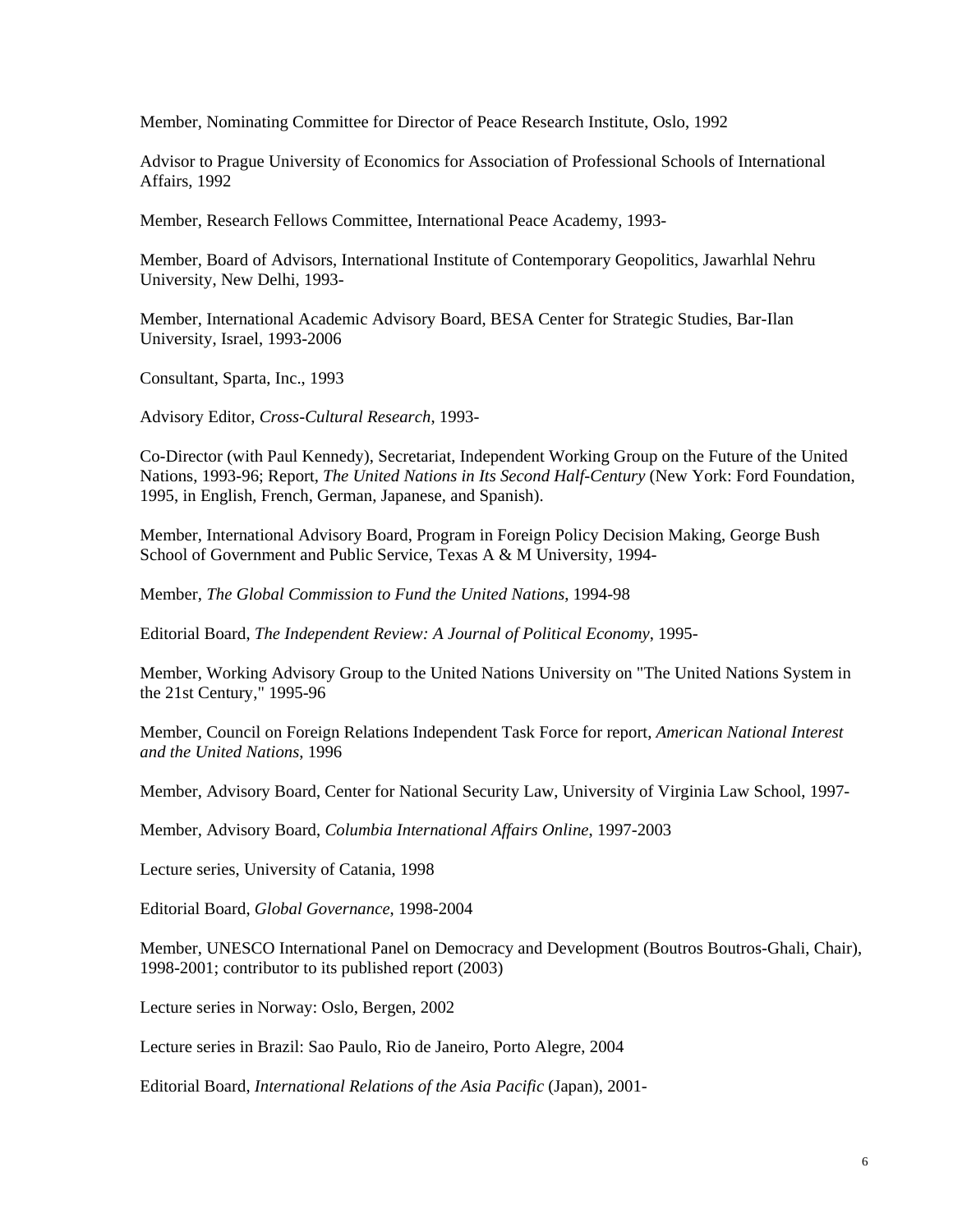Editorial Advisory Board, *Review of Politics*, 2003-

Editorial Board, *Review of International Organizations*, 2003-

Consultant, *The United Nations: Global Leadership*, book series from Mason Crest Publisher, 2005

Consultant, Centro Alti Studi per la Difesa, Rome, 2006

Consultant, German Research Foundation (DFG), Bonn, 2007

Peer Review Panel, European Science Foundation, 2010-

Contributing Editor, *Current History*, 2011-

Consultant, National Security Innvations,

Consultant, One Earth Foundation, 2012

Advisory Editor, *Research and Politics*, 2013

Lectures, conference presentations, etc. at over 120 institutions in the United States and over 80 abroad

## *Memberships:*

American Political Science Association (Council member, 1984-86)

International Political Science Association (Chair, North American Advisory Council, 1977-80)

International Studies Association (President, 1983-84; Chair, Nominating Committee, 1973; Chair, Karl Deutsch Award Committee, 1987-93, 1995-97)

Peace Science Society (International) (President, 1977-79; Council member, 1969-75)

Soaring Apple Foundation (Secretary and Treasurer, 1997-)

## *Publications:*

## **Books:**

1. *Community and Contention: Britain and America in the Twentieth Century* (Cambridge, MA.: M.I.T. Press, 1963; reprinted Westport, CT: Greenwood, 1975).

2. *World Handbook of Political and Social Indicators* (with Karl Deutsch, Harold Lasswell, and Hayward Alker, New Haven, CT: Yale University Press, 1964; reprinted Westport, CT: Greenwood, Euramerica, 1969). 1977). Spanish edition as *Analisis Comparado de Indicadores Sociales y Politicos* (Madrid: Ediciones

3. *Trends in World Politics* (New York: Macmillan, 1965).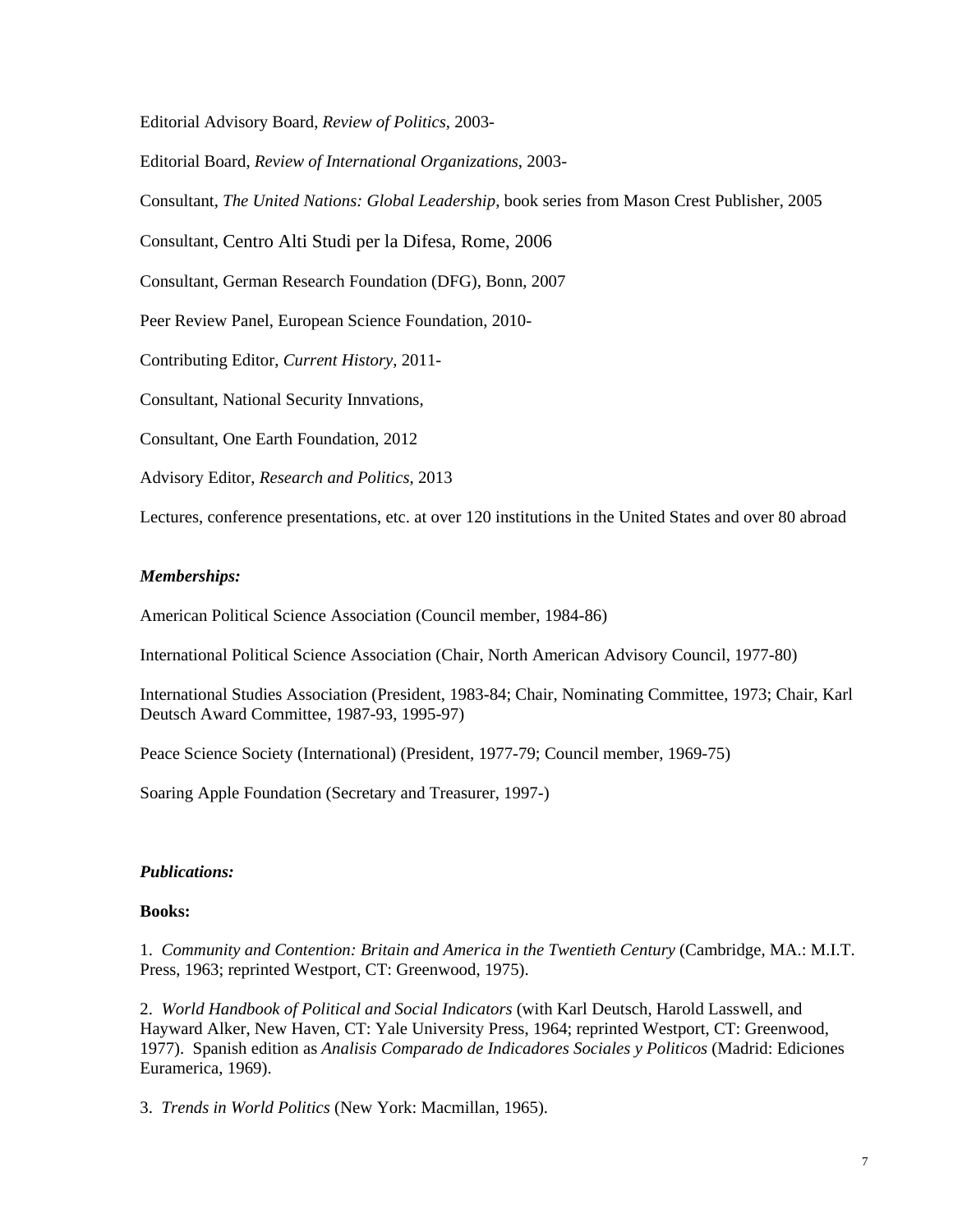4. *World Politics in the General Assembly* (with Hayward Alker; New Haven, CT: Yale University Press, 1965).

5. *International Regions and the International System* (Chicago, IL: Rand McNally, 1967; reprinted Westport, CT: Greenwood, 1975).

6. *Economic Theories of International Politics* (editor and contributor; Chicago, IL: Markham, 1968).

7. *What Price Vigilance? The Burdens of National Defense* (New Haven, CT: Yale University Press, 1970). New edition, Cheshire, CT: Graphics Press (forthcoming 2014).

8. *No Clear and Present Danger: A Skeptical View of the United States Entry into World War II* (New York: Harper & Row, 1972). Twenty-fifth anniversary edition, with new preface (Boulder, CO: Westview, 1997). Available at http://www.questia.com

9. *Peace, War, and Numbers* (editor and contributor; Beverly Hills, CA: Sage, 1972).

10. *Military Force and American Society* (editor and contributor, with Alfred Stepan; New York: Harper & Row, 1973).

11. *Power and Community in World Politics* (New York: W. H. Freeman, 1974).

12. *Interest and Ideology: The Foreign Policy Beliefs of American Businessmen* (with Elizabeth Hanson; New York: W. H. Freeman, 1975). Available at http://www.questia.com

13. *Progress in Arms Control? Readings from SCIENTIFIC AMERICAN* (editor and contributor, with Bruce Blair; New York: W. H. Freeman, 1979).

14. *From National Development to Global Community* (editor and contributor, with Richard Merritt; London: Allen and Unwin, 1981).

15. *World Politics: The Menu for Choice* (with Harvey Starr; New York: W. H. Freeman, 1981). Second edition 1985; third edition 1989; fourth edition 1992; fifth edition 1996; sixth edition 2000, with David Kinsella as third author (New York: Thompson Wadsworth); seventh edition 2003, eighth edition 2006, ninth edition 2009,  $10^{th}$  2013, with David Kinsella as first author. Indian second edition by Vakils Pfeffer & Simons, Ltd., Bombay; Italian third edition by Il Mulino; Taiwan fourth edition by Wu Nan Book Co; Russian fifth edition by Svetlyachor; Chinese fifth edition by Huaxia Press; Japanese sixth edition by Japan Uni Agency; seventh edition in English with Chinese introduction, Peking University Press; Chinese ninth edition, People's Press, forthcoming.

16. *The Prisoners of Insecurity: Nuclear Deterrence, the Arms Race, and Arms Control* (New York: W. H. Freeman, 1983). Available at http://www.questia.com Japanese edition by Yuhikaku, Tokyo, 1984.

17. *Arms Control and the Arms Race: Readings from SCIENTIFIC AMERICAN* (editor and contributor, with Fred Chernoff; New York: W. H. Freeman, 1985).

18. *Choices in World Politics: Sovereignty and Interdependence* (editor and contributor, with Harvey Starr and Richard Stoll; New York: W. H. Freeman, 1989).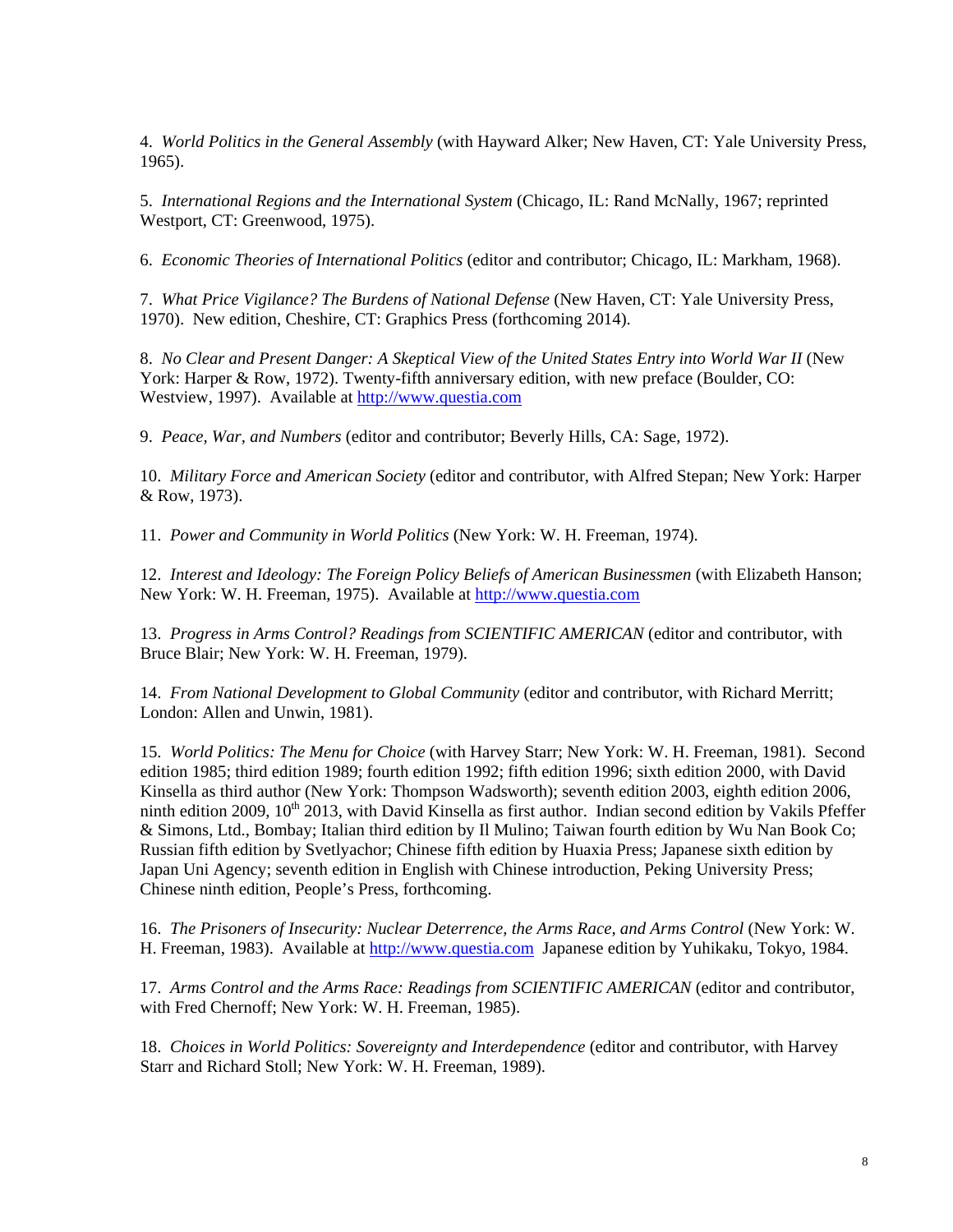19. *Controlling the Sword: The Democratic Governance of National Security* (Cambridge, MA: Harvard University Press, 1990).

20. *Grasping the Democratic Peace: Principles for a Post-Cold War World* (Princeton, NJ: Princeton University Press, 1993) available at http://www.questia.com; Paperback edition, 1995; Japanese edition by University of Tokyo Press, 1996.

21. *The Once and Future Security Council* (editor and contributor; New York: St. Martin's Press, 1997).

22*. Triangulating Peace: Democracy, Interdependence, and International Organizations* (with John R. Oneal, New York: Norton, 2001).

23. *Governance, Accountability, and the Future of the Catholic Church* (editor with Francis Oakley and contributor, New York and London: Continuum International, 2004).

24. *New Directions for International Relations: Confronting the Method of Analysis Problem (editor and* contributor, with Alex Mintz, Lanham, MD: Lexington, 2005).

25. *Purpose and Policy in the Global Community* (New York: Palgrave Macmillan, 2006).

26. *International Security and Conflict* (editor, Aldershot, U.K.: Ashgate, 2008).

*27. Hegemony and Democracy* (London: Routledge, 2011).

*28. Karl W. Deutsch: Pioneer in the Theory of International Relations,* Co-authored with Charles Lewis Taylor (Cham, Heidelberg: Springer International Publishing, forthcoming 2017).

**Book about Bruce**: Harvey Starr, Ed. *Bruce M. Russett: Pioneer in the Scientific and Normative Study of War, Peace, and Policy* (Cham, Heidelberg: Springer International Publishing, 2015)*.* 

 **Articles, Monographs** (not including brief reviews, "popular" articles, and articles reprinted in English): 1. "Demography, Salience, and Isolationist Behavior," *Public Opinion Quarterly* 24:4 (Winter 1960), 657-64.

2. "Cause, Surprise, and No Escape," *Journal of Politics* 24:1 (February 1962), 3-22. Reprinted in German.

3. "International Communication and Legislative Behavior," *Journal of Conflict Resolution* 6:4 (December 1962), 291-307.

4. "International Trade and Political Independence" (with K. W. Deutsch), *American Behavioral Scientist*  6:7 (March 1963), 18-20.

5. "Toward a Model of Competitive International Politics," *Journal of Politics* 30:2 (May 1963), 226-47.

6. "The Calculus of Deterrence," *Journal of Conflict Resolution* 7:3 June 1963), 97-109.

7. "Measures of Military Effort," *American Behavioral Scientist* 7:6 (February 1964), 26-29.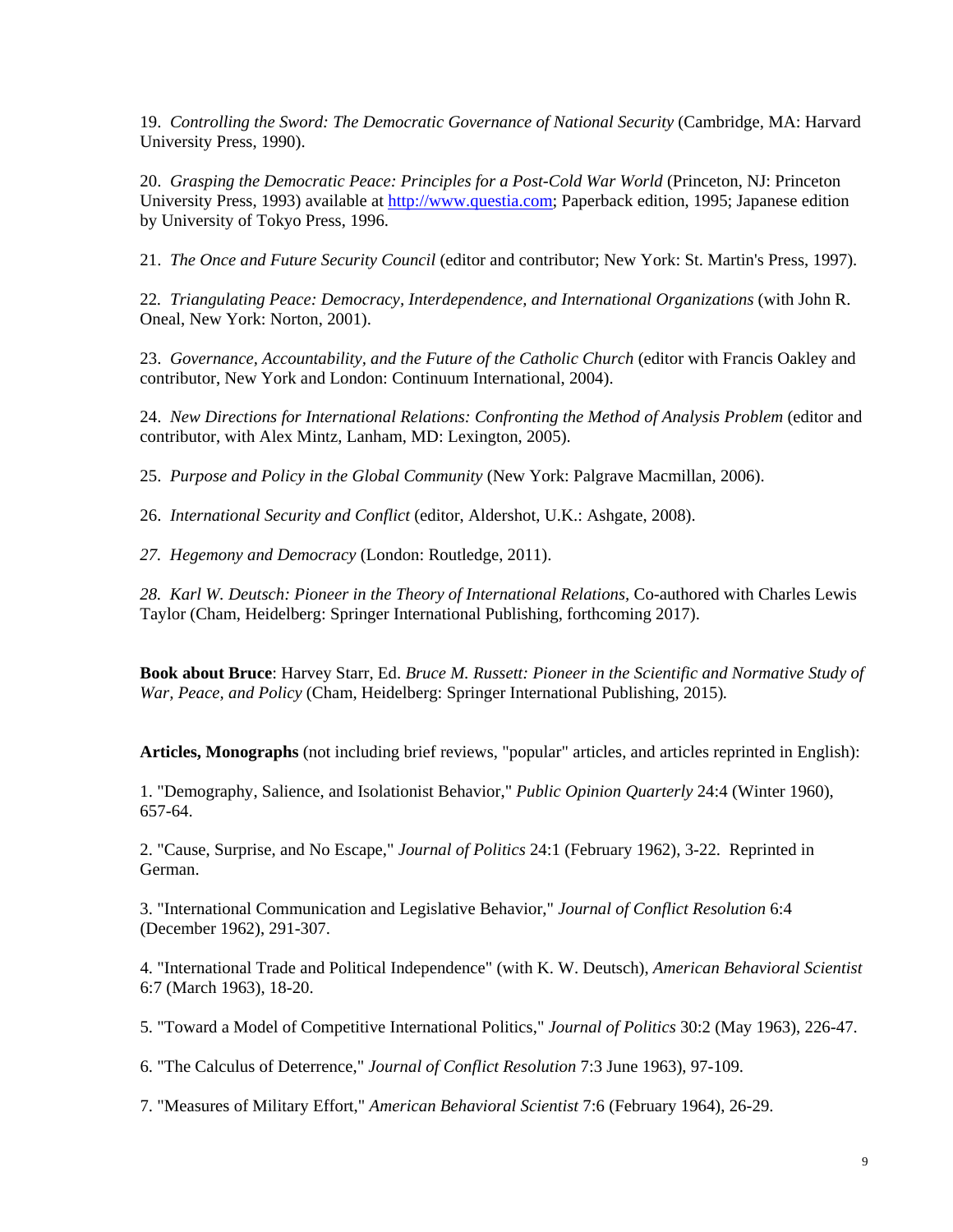8. "Inequality and Instability: The Relation of Land Tenure to Politics," *World Politics* 16:3 (April 1964), 442-54.

9. "Strategies for Comparing Nations," *Journal of Conflict Resolution* 8:3 (June 1964), 166-70.

10. "The Citizen and His Society: Attitudes of the Indian People toward Government, Modernization and Each Other" (with Coralie Bryant), *Monthly Public Opinion Surveys*, India 10: 4-5 (February-March 1965), 58 pp.

11. "The Cold War Politics of Arms Control" (with Carolyn Cooper), *Transaction* 11:5 (July-August 1965), 3-6, 40-45.

12. "A Note on the Evaluation of Error and Transformation in Data Analysis," *American Political Science Review* 59:2 (June 1965), 444-46.

13. "Indices for Comparing Inequality" (with Hayward Alker), in R. Merritt and S. Rokkan, eds., *Comparing Nations: The Use of Quantitative Data in Cross-National Research* (New Haven, CT: Yale University Press, 1966). Revised version of "On Measuring Inequality," *Behavioral Science* 9:3 (July 1964), 207-18.

14. "The Yale Political Data Program," (with Karl Deutsch, Harold Lasswell, and Richard Merritt), in Merritt and Rokkan, eds. (above), 81-94.

15. "The Yale Political Data Program: Experience and Prospects," in Merritt and Rokkan, eds. (above), 95-107.

15. "The Apolitics of Strategy," *Journal of Conflict Resolution* 10:1 (March 1966), 122-27.

17. "Discovering Voting Groups in the General Assembly," *American Political Science Review* 60:2 (June 1966), 327-39.

18. Arms Control in Europe: Proposals and Political Constraints (with Carolyn Cooper), Denver, CO: *University of Denver Monograph Series in World Affairs* 4:2 (1967).

19. "The Asia Rimland as a 'Region' for Containing China," in John Montgomery and Albert Hirschman, eds., *Public Policy: Yearbook of the Graduate School of Public Administration* (Cambridge, MA: Harvard University Press, 1967), 226-49.

20. "The Ecology of Future International Politics," *International Studies Quarterly* 9:1 (Spring 1967), 12- 31.

21. "The Complexities of Ballistic Missile Defense," *Yale Review* (Spring 1967), 354-67.

22. "Pearl Harbor: Deterrence Theory and Decision Theory," *Journal of Peace Research* (1967:2), 89- 105.

23. "Social Change and Attitudes on Development and the Political System in India," *Journal of Politics*  39:3 (August 1967), 483-504. Reprinted in Spanish.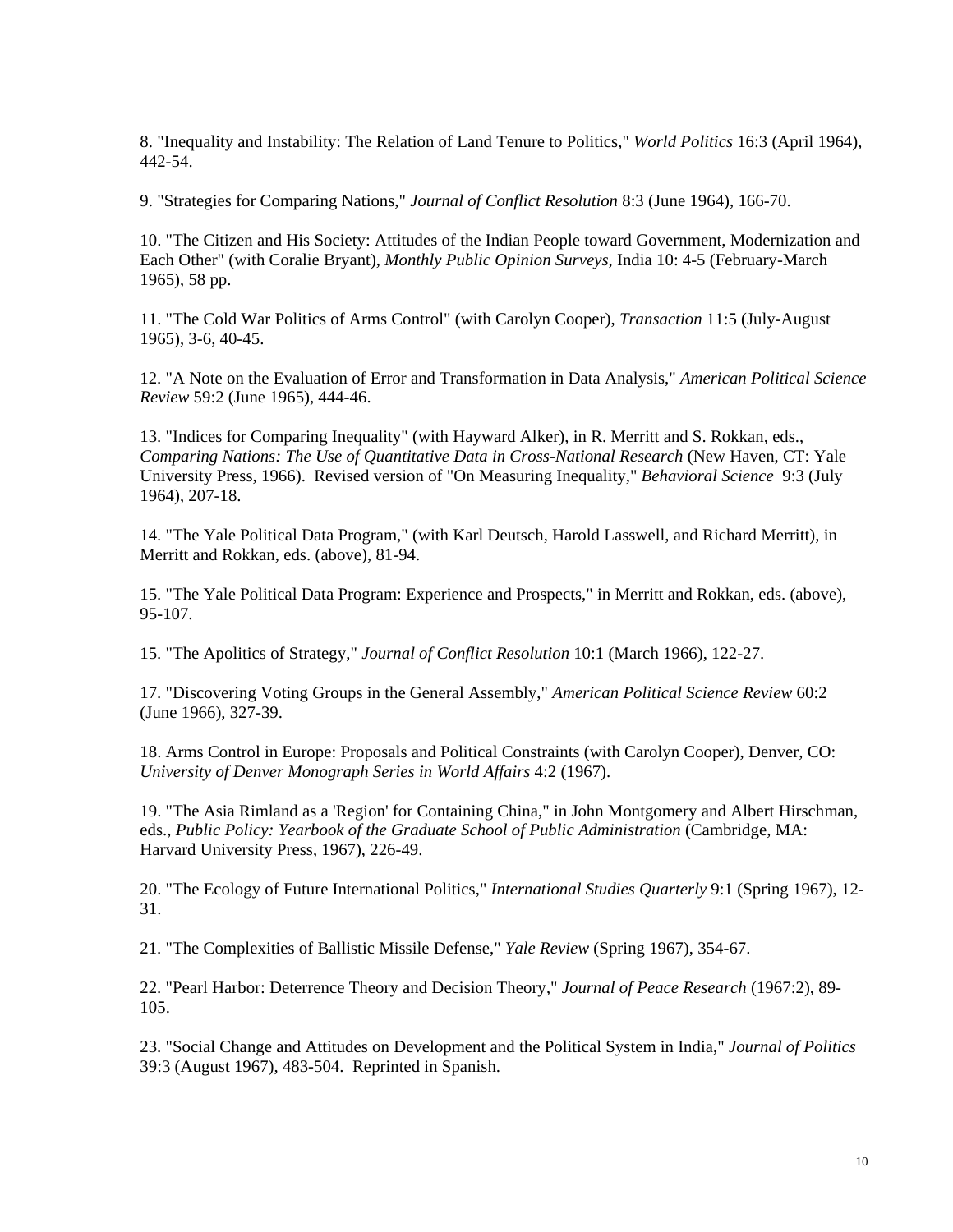24. "The World Handbook as a Tool in Current Research," *Social Science Information* 6:6 (December 1967), 17-33.

25. "Delineating International Regions," in J. David Singer, ed., *Quantitative International Politics: Insights and Evidence International Yearbook of Political Behavior Research* 6 (New York: Free Press, 1968).

26. "Rich and Poor in 2000 A.D.: The Great Gulf," *Virginia Quarterly Review*, 44:2 (Spring 1968), 182- 98. Reprinted in Japanese and German.

27. "Probabilism and the Number of Units Influenced: Refinements in Measuring Influence Concentration," *American Political Science Review* 62:2 (June 1968), 476-80.

28. "Is There a Long-Run Trend Toward Concentration in the International System?" *Comparative Political Studies* l:l (April 1968), l03-22.

29. "A Standardized List of National Political Entities in the Twentieth Century" (with J. David Singer and Melvin Small), *American Political Science Review* 62:2 (September 1968), 932-51.

30. "Democracy in One Country?" *Journal of International Affairs* 22 (June 1968), 261-65.

31. "Components of an Operational Theory of International Alliance Formation," *Journal of Conflict Resolution* 12:3 (September 1968), 285-301.

32. "Regional Trading Patterns, 1938-63," *International Studies Quarterly* 12:4 (December 1968), 360- 79.

33. "Global Patterns of Diplomatic Exchange, 1963-64" (with W. Curtis Lamb), *Journal of Peace Research* 1969:l, 37-55.

34. "Who Pays for Defense?" *American Political Science Review* 63:2 (June 1969), 412-27.

35. "Politics in the Emerging Regions" (with W. Curtis Lamb), *Peace Research Society (International) Papers* 12 (1970), 1-31.

36. "International Behavior Research: Case Studies and Cumulation," in M. Haas and H. Kariel, eds., *Approaches to the Study of Political Science* (San Francisco, CA: Chandler, 1970).

37. "Methodological and Theoretical Schools in International Relations," in Norman Palmer, ed., A *Design for International Relations Research* (Philadelphia, PA: American Academy of Political and Social Science, 1970).

38. "Vietnam and Restraints on Aerial Welfare," *Bulletin of the Atomic Scientists* 26:1 (January 1970), 9- 12.

39. "The Young Science of International Politics," *World Politics* 22:1 (October 1969), 87-94.

40. "Feedbacks and Disaggregation in the Development Model," in Ernest Attinger, ed., *Global Systems Dynamics* (Basle: S. Karger, 1970).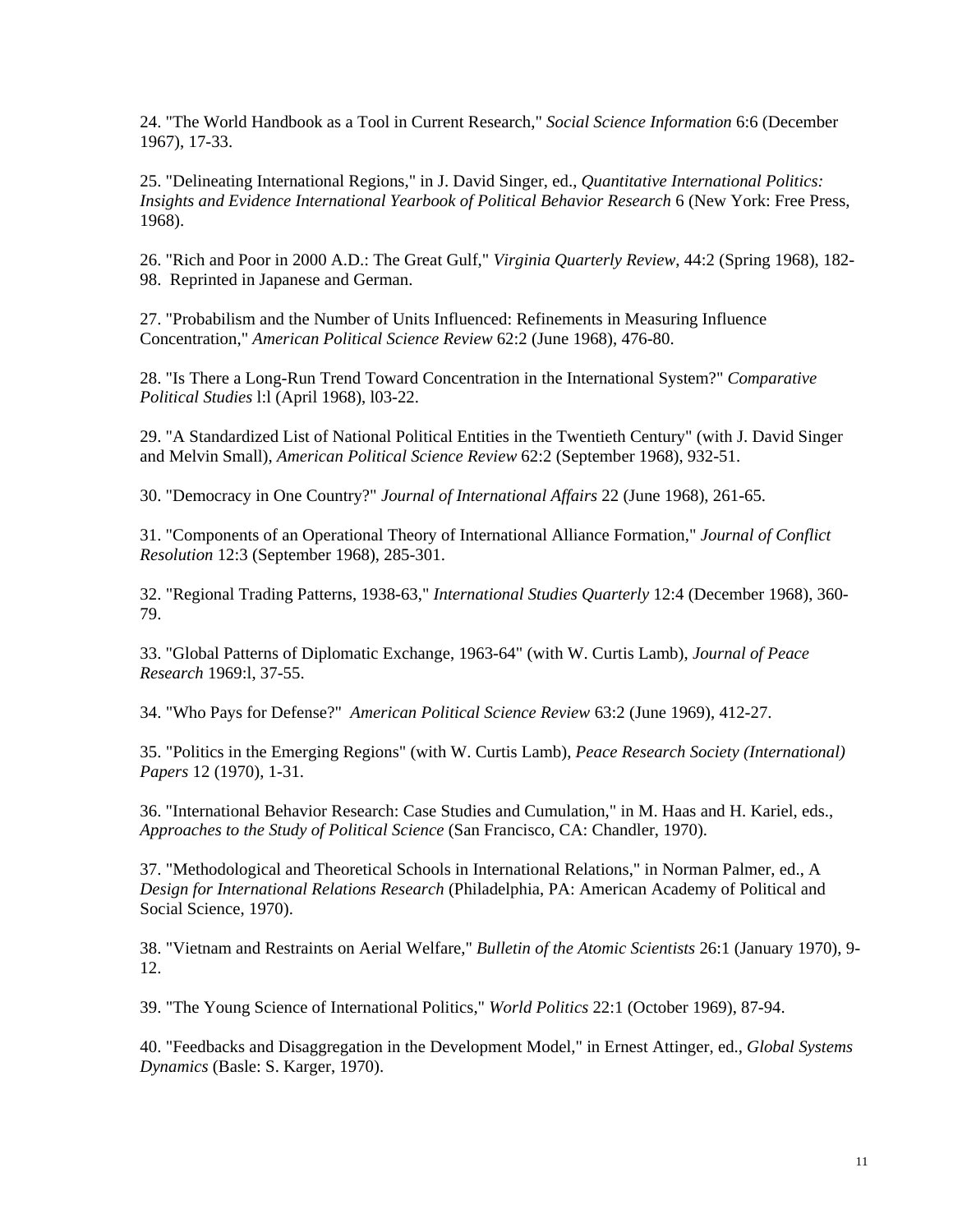41. "Some Decisions in the Regression Analysis of Time-Series Data," in Joseph L. Bernd and James Herndon, eds., *Mathematical Applications in Political Science* 5 (Charlottesville: University of Virginia Press, 1971).

42. "Indicators of America's Linkages with the World Environment," *Annals of the American Academy of Political and Social Science* 388 (March 1970), 82-96.

43. Communication on defense spending and foreign policy behavior, *Journal of Conflict Resolution* 14:2 (June 1970), 287-90.

44. "Making Defense Defensible," *Virginia Quarterly Review* 46:4 (Autumn 1970), 287-90.

45. "Interdependence et Potentiels de Cooperation Europeene," *Cahiers Economiques de Bruxelles* 47:3 (Autumn 1970), 311-19. In English as "Interdependence and Capabilities for European Cooperation," *Journal of Common Market Studies* 9:2 (December 1970), 143-50.

46. "Licensing: For Cars and Babies," *Bulletin of the Atomic Scientists* 26:11 (November 1970), 15-19.

47. "An Empirical Typology of International Military Alliances," *Midwest Journal of Political Science*  15:2 (May 1971), 262-89.

48. "Transactions, Community, and International Political Integration," *Journal of Common Market Studies* 9:3 (March 1971), 224-45.

49. "Collective Goods and International Organization" (with John D. Sullivan), *International Organization* 25:4 (Autumn 1971), 845-65.

50. "A Countercombatant Deterrent: Feasibility, Morality, and Arms Control," in Sam Sarkesian, ed., *The Military-Industrial Complex: A Reassessment* (Beverly Hills, CA: Sage, 1972).

51. "Foreword" to Charles L. Taylor and Michael C. Hudson, *World Handbook of Political and Social Indicators*, 2nd ed. (New Haven, CT: Yale University Press, 1972).

52. "Some Computer Routines for Displaying Aggregate Data" (with J. Dow, C. L. Taylor, and J. Sullivan) *International Studies Quarterly* 16:3 (September 1972), 389-98.

53. "A Macroscopic View of International Politics," in Vincent Davis, Maurice East, and James N. Rosenau, eds., *The Analysis of International Politics* (New York: Free Press, 1973).

54. "Testing Some Economic Interpretations of American Intervention: Korea, Indochina, and the Stock Market" (with Betty C. Hanson), in Steven Rosen, ed., *Testing the Theory of the Military-Industrial Complex* (Lexington, MA: D. C. Heath, 1973).

55. "Proportionality in War: The Hard Scales of Prudence and Justice," *Worldview* 16:3 (March 1973), 42-44.

56. "The Revolt of the Masses: Public Opinion toward Military Expenditures," in J. Lovell and P. Kronenberg, eds., *The New Civil-Military Relations* (New Brunswick, NJ: Trans-action Books, 1974). This is expanded from a chapter in book #9.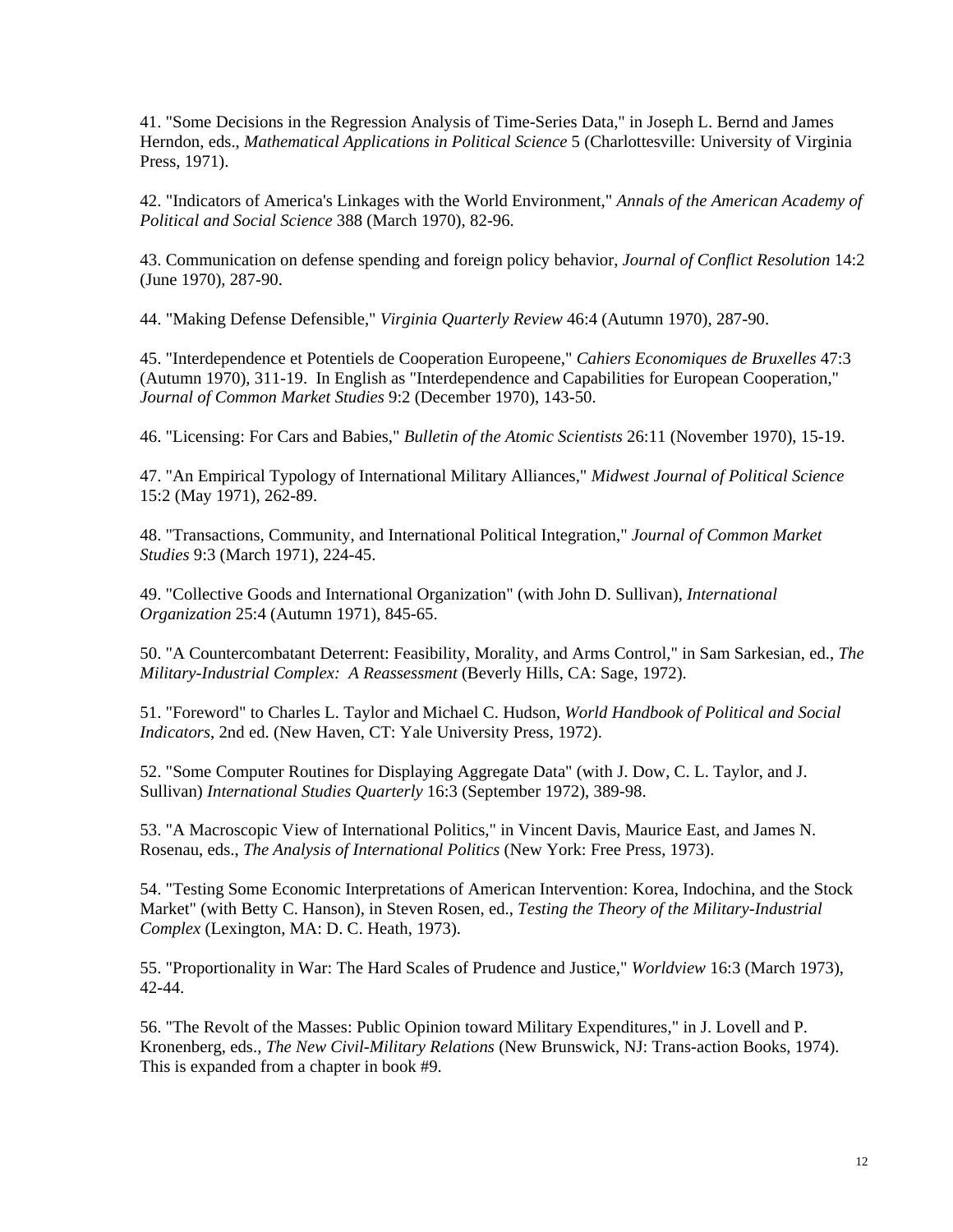57. "Assured Destruction of What? A Countercombatant Alternative to Nuclear MADness," *Public Policy*  22: 2 (Spring 1974), 121-38. Reprinted in H. Ford and F. Winters, eds., *Ethics and Nuclear Deterrence?*  (Maryknoll, NY: Orbis, 1977) with a new postscript.

58. "The Lion in Winter: A British Portent for Us All?" *Worldview* 17:3 (March 1974), 33-35.

59. "Political Perspectives of U.S. Military and Business Elites," *Armed Forces and Society* 1:1 (Fall 1974), 79-108.

60. "From Peace Research to Peace Action: Some Pertinent Ethical Questions," *Bulletin of Peace Proposals* 1974, 4, 366-71.

61. "Bureaucracy and Polyarchy as Predictors of Performance: A Cross-National Examination" (with R. Joseph Monsen*), Comparative Political Studies* 8:1 (April 1975), 5-31.

62. "Elite Perspectives and Theories of World Politics," in Geoffrey Goodwin, ed., *Theories of World Politics* (London: Croom, Helm, 1975).

63. "Testing Some Theories of American Foreign Policy," *Bulletin of Peace Proposals* 1975:1, 85-93.

64. "The Americans' Retreat from World Power," *Political Science Quarterly* 90:1 (Spring 1975), 1-21.

65. "Warriors and Scholars: Fellow Professionals in Hard Times," *Naval War College Review* 28:2 (Fall 1975), 87-91.

66. "Hur Fattiga Maste de Fattiga Vara?" ("How Poor Must the Poor Be?"), *Rapport fran Sida* 6:7 (November 1975), 3-5.

67. "Foreword: Evaluating the Evaluations," in Francis Hoole and Dina Zinnes, eds., *Quantitative International Relations*, (New York: Praeger, 1976).

68. "Some Proposals to Guide Research on Contemporary Imperialism" (with Raymond Duvall), *Jerusalem Journal of International Relations* 2:l (Fall 1976), 1-27. Reprinted in Spanish.

69. "American Opinion on the Use of Military Force Abroad," with Miroslav Nincic, *Political Science Quarterly* 90: 3 (Fall 1976), 411-31.

70. "A Study of Foreign Policy Beliefs in American Elites," *International Relations* (Tokyo, in Japanese), 1976:1, 124-32.

71. "No First Use of Nuclear Weapons: To Stay the Fateful Lightning," *Worldview* 19:11 (November 1976), 9-11.

72. "Apologia Pro Vita Sua," in James Rosenau, ed., *In Search of Global Patterns* (New York: Free Press, 1977).

73. "Foreword: The Coin Sometimes Bears Two Faces," to Clarence Abercrombie, *"Choose You This*  Day". . . The Military-Religious Dilemma of U.S. Army Chaplains (Beverly Hills: Sage, 1977).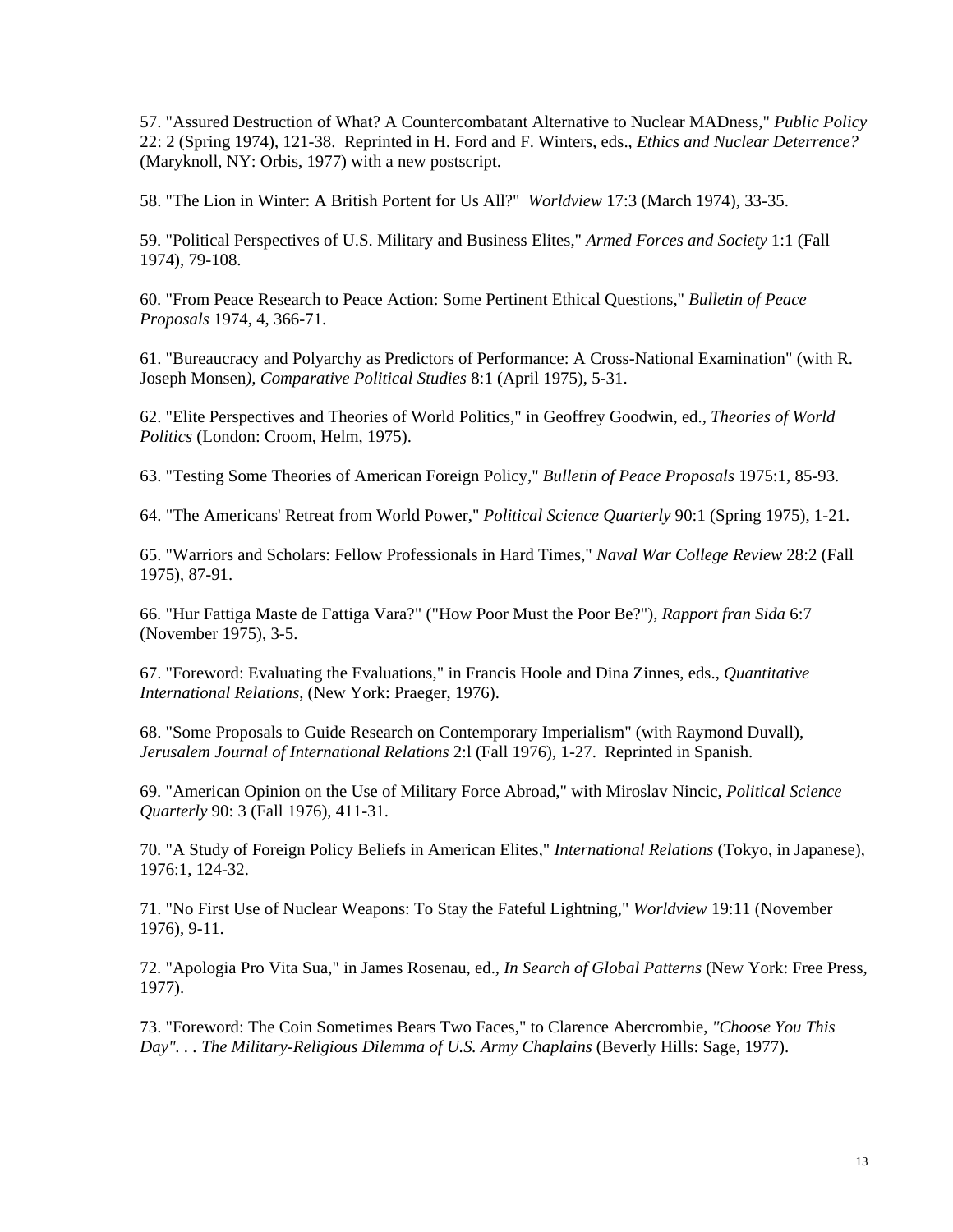74. "A Note on Techniques for Controlling Data Error," in M. Bunge, J. Galtung, and M. Malitza, eds., *Mathematical Approaches to International Relations* (Bucharest: Romanian Academy of Social and Political Sciences, 1977).

75. "Data Priorities for Modelling Global Dependence," in K. Deutsch, B. Fritsch, H. Jaquaribe, and A. Markovits, ed., *Problems of World Modelling: Political and Social Implications* (Cambridge, MA: Ballinger, 1977).

76. "Brilliant Analysis, Dismal Prognosis?" *Social Science Quarterly* 58:1 (June 1977), 156-59.

77. "Conflict and Coercion in Dependent States" (with Steven Jackson, Duncan Snidal, and David Sylvan), *Journal of Conflict Resolution* 23:4 (December 1978), 627-57.

78. "The Marginal Utility of Income Transfers to the Third World," *International Organization* 32:4 (Fall 1978), 913-28.

79. "Peace Science and the Continuing Threat of the Bomb," *Peace Science Society (International) Papers* 28 (1978), 1-14.

80. "The Effect of Similarity and Interest on Attitudes toward Foreign Countries" (with Miroslav Nincic), *Public Opinion Quarterly* 33:1 (Spring 1979), 68-78.

81. "Disarmament, Human Rights, and Basic Human Needs," *Bulletin of Peace Proposals* 1979:3, 275- 80.

82. "The Global Politics of Arms Control," in Chong-Wook Chung and Chong-Shik Chung, eds., *The Major Powers and Korea* (Seoul: Research Center for Peace and Unification, 1979).

83. "An Assessment of Empirical Research on Dependencia" (with Steven Jackson, Duncan Snidal, and David Sylvan), *Latin American Research Review* 14:3 (Fall 1979), 7-28.

84. "World Energy Demand and World Security," *Policy Sciences* 9 (1979), 187-202.

85. "Foreword: COW Now," in J. David Singer, ed., *Explaining War* (Beverly Hills, CA: Sage, 1979).

86. "Who Are the Terrorists?" *Society* 17:5 (1980), 16-17.

87. "Testing 'Dependencia': An Overview of the Yale Dependence Project" (with R. Duvall, S. Jackson, D. Snidal, and D. Sylvan), in G. Hirschier, R. Levy and W. Obrecht, eds., *Sozialstruktur und Weltgesellschaft* (Diessenhofen: Ruegger, 1980).

88. "A Formal Model of 'Dependencia': Structure and Measurement" (with R. Duvall, S. Jackson, D. Snidal, and D. Sylvan), 1981, in book #14.

89. "Consequences and Outcomes of International Conflict" (with Arthur Stein), in Ted Gurr, ed., *Handbook of Political Conflict: Theory and Research* (New York: Free Press, 1981).

90. "U.S. Solar Energy Policy for Less Developed Countries," *Journal of Energy and Development* 7:l (Autumn 1981), 39-59.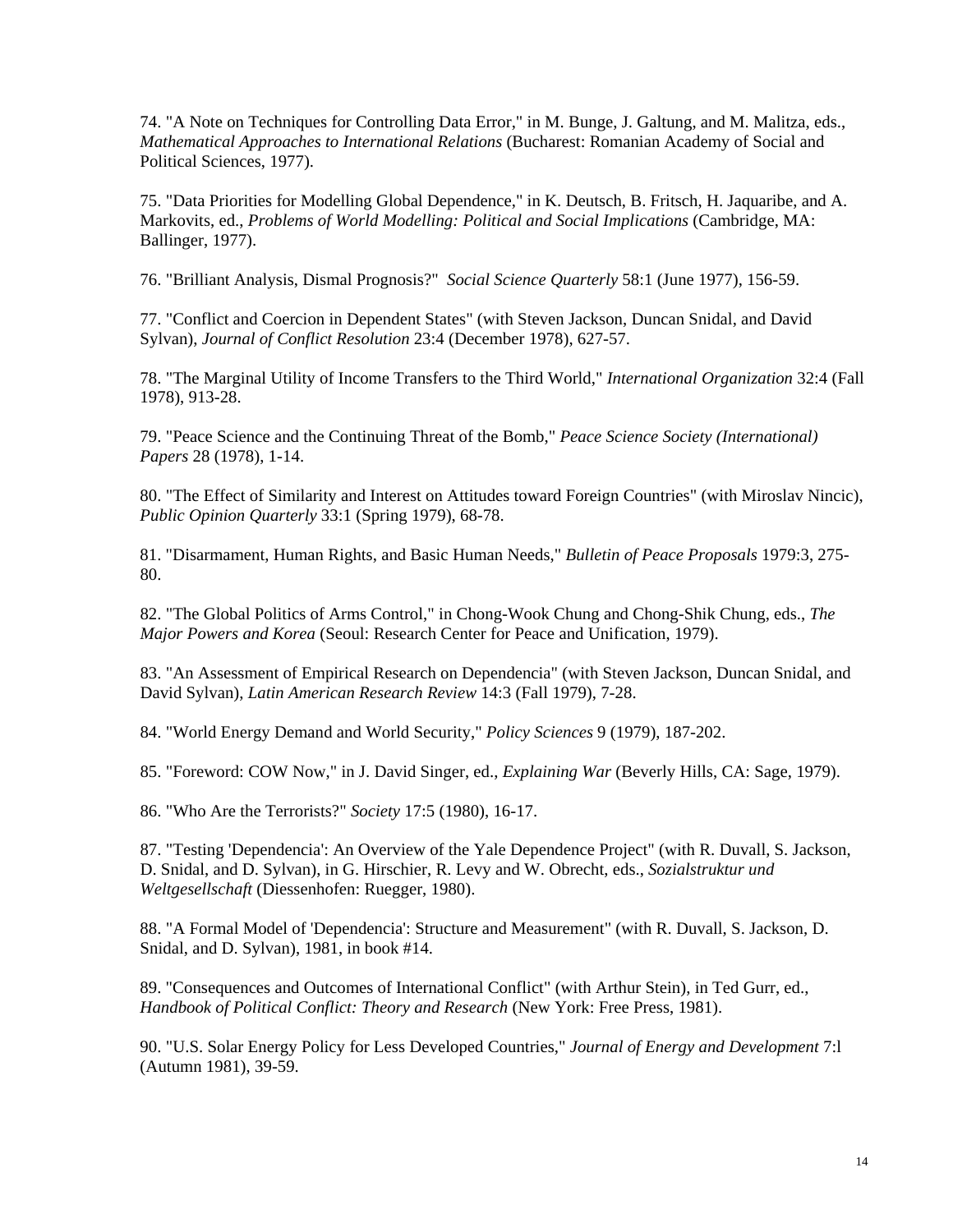91. "Health and Population Patterns as Indicators of Income Inequality" (with Steven Jackson, Duncan Snidal, and David Sylvan*), Economic Development and Cultural Change* 29:4 (July 1981), 759-79.

92. "'Don't Tread on Me': Public Opinion and Foreign Policy in the Eighties" (with Donald R. DeLuca), *Political Science Quarterly* 94:3 (Fall 1981), 381-99. Reprinted in Japanese.

93. "Security and the Resources Scramble: Will 1984 Be Like 1914?" *International Affairs* 58:1 (Winter 1981-82), 42-58.

94. "Penetration and Economic Distortion of Peripheral Economies, 1970-75" (with David Sylvan, Duncan Snidal, and Steven Jackson), in William R. Thompson, ed., *Multiple Perspectives on the World System* (Beverly Hills, CA: Sage, 1983). Reprinted in Spanish.

95. "Causes of Peace," in Carolyn Stephenson, ed., *Alternative Methods for International Security*  (Washington, DC: University Press of America, 1982).

96. "Defense Expenditures and National Well-Being," *American Political Science Review* 76:4 (December 1982), 767-77.

97. "Away from Nuclear Mythology," in Dagobert Brito, Michael Intriligator, and Adele Wick, eds., *Strategies for Managing Nuclear Proliferation: Economic and Political Issues* (Lexington, MA: Lexington Books, 1983).

98. "Evaluating World Politics" (with Harvey Starr), *Journal of Peace Research* 19:3 (1982), 275-77.

99. "The Contribution of Political Science," in Proceedings of the Symposium, "The Role of the Academy in Addressing the Issues of Nuclear War" (Geneva, NY: Hobart and William Smith College, 1982).

100. "International Interactions and Processes: The Internal vs. External Debate Revisited," in Ada W. Finifter, ed., *Political Science: The State of the Discipline* (Washington, DC: American Political Science Association, 1983).

101. "'Acceptable' Deterrence and the Freeze," in *The Nuclear Freeze and Arms Control* (Cambridge: Harvard Center for Science and International Affairs, 1983).

102. "Prosperity and Peace," *International Studies Quarterly* 27:4 (December 1983), 381-87. Reprinted in Spanish.

103. "Theater Nuclear Forces: Public Opinion in Western Europe" (with Donald R. DeLuca), *Political Science Quarterly* 98:2 (Summer 1983), 179-96.

104. "The Doctrine of Deterrence," in Philip J. Murnion, ed., *Catholics and Nuclear Arms: A Commentary on the U.S. Bishops' Pastoral Letter on War and Peace* (New York: Crossroad, 1983).

105. "The Effects of Drugs on Decision Making" (with Roy Lubit), *Journal of Conflict Resolution* 27:1 (March 1984), 85-102.

106. "The Statement of the American Catholic Bishops: A Moral-Theological Critique of Nuclear Deterrence," *Bulletin of Peace Proposals* 15:3 (Autumn 1984), 197-204.

107. "Ethical Dilemmas of Nuclear Deterrence," *International Security* 8:4 (Spring 1984), 36-54.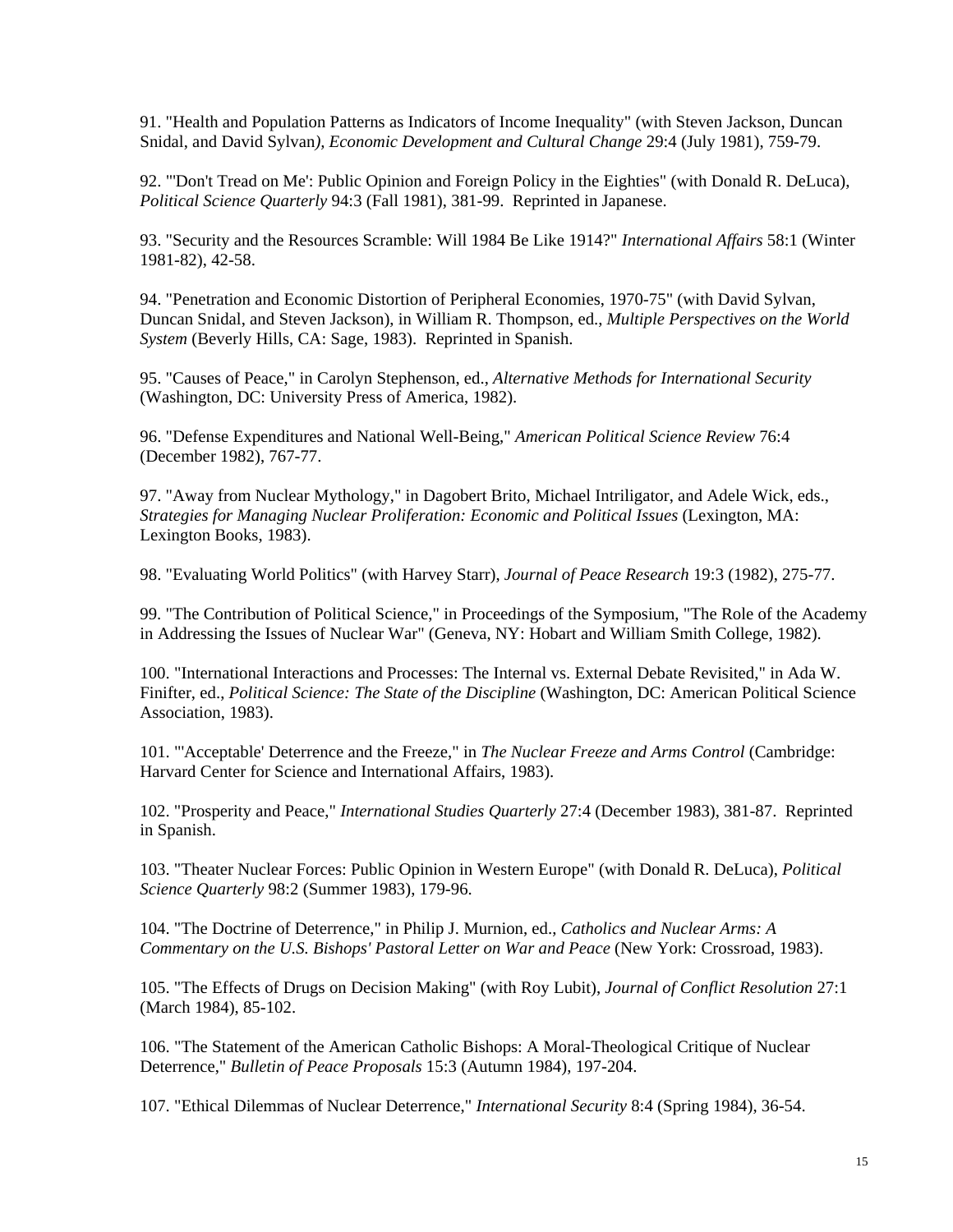108. "What Makes Deterrence Work? Cases from 1900 to 1980" (with Paul Huth), *World Politics* 36:4 (July 1984), 496-526.

109. "Images of World Futures" (with Marguerite Kramer), *Journal of Peace Research* 21:4 (1984), 317- 36.

110. "Dimensions of Resource Vulnerability: Some Elements of Rigor in Concept and Policy Analysis," *International Organization* 36:3 (Summer 1984), 481-99.

111. "The Mysterious Case of Vanishing Hegemony, or, Is Mark Twain Really Dead?" *International Organization* 38:2 (Spring 1985), 207-31.

Economics (New York: Praeger, 1985). 112. "Foreword," to Paul M. Johnson and William R. Thompson, eds., *Rhythms in Politics and* 

113. "Deterrence in Theory and Practice," *Jerusalem Journal of International Relations* 8:2-3 (June 1986), 215-34.

114. "Star Wars as Morality's Mirage" (in Japanese), *Sekai* (The World) July 1986, 35-44.

115. "Sensible Deterrence as Arms Control," in Joseph Richard Goldman, ed., *American Security in a Changing World* (Washington, DC: University Press of America, 1987).

116. "Economic Downturn as a Cause of International Conflict," in Frank Blackaby and Christian Schmidt, eds., *Peace, Defence, and Economic Analysis* (London: Macmillan, 1987).

117. "In the Shadow of the Cloud: If There's No Tomorrow, Why Save Today?" (with Miles Lackey), *Political Science Quarterly* 102:2 (Summer, 1987), 259-72.

118. "Further beyond Deterrence," *Journal of Social Issues* 40:3 (1987), 99-104.

119. "The End of Nuclear Efficacy," *Arms Control Today* 17:7 (September 1987), 37-38.

120. "Deterrence Failure and Crisis Escalation" (with Paul Huth), *International Studies Quarterly* 32:1 (March 1988), 29-45.

121. "American Hegemony: Gone or Merely Diminished, and How Does it Matter?" in Takashi Inoguchi and Daniel Okimoto, eds., *The Political Economy of Japan: Vol. 2 The Changing International Context*  (Stanford, CA: Stanford University Press, 1988).

122. "Extended Deterrence with Nuclear Weapons: How Necessary, How Acceptable?" *Review of Politics* 50:2 (Spring 1988), 182-203.

123. "Peace Research, Complex Causation, and the Causes of War," in Peter Wallensteen, ed., *Peace Research: Achievements and Challenges* (Boulder, CO: Westview, 1988). A slightly different version appeared as "Peace Research and Peace Science: A Partial Stocktaking," in Volker Bornschier, ed., *World Systems Yearbook, I* (Zurich, 1990).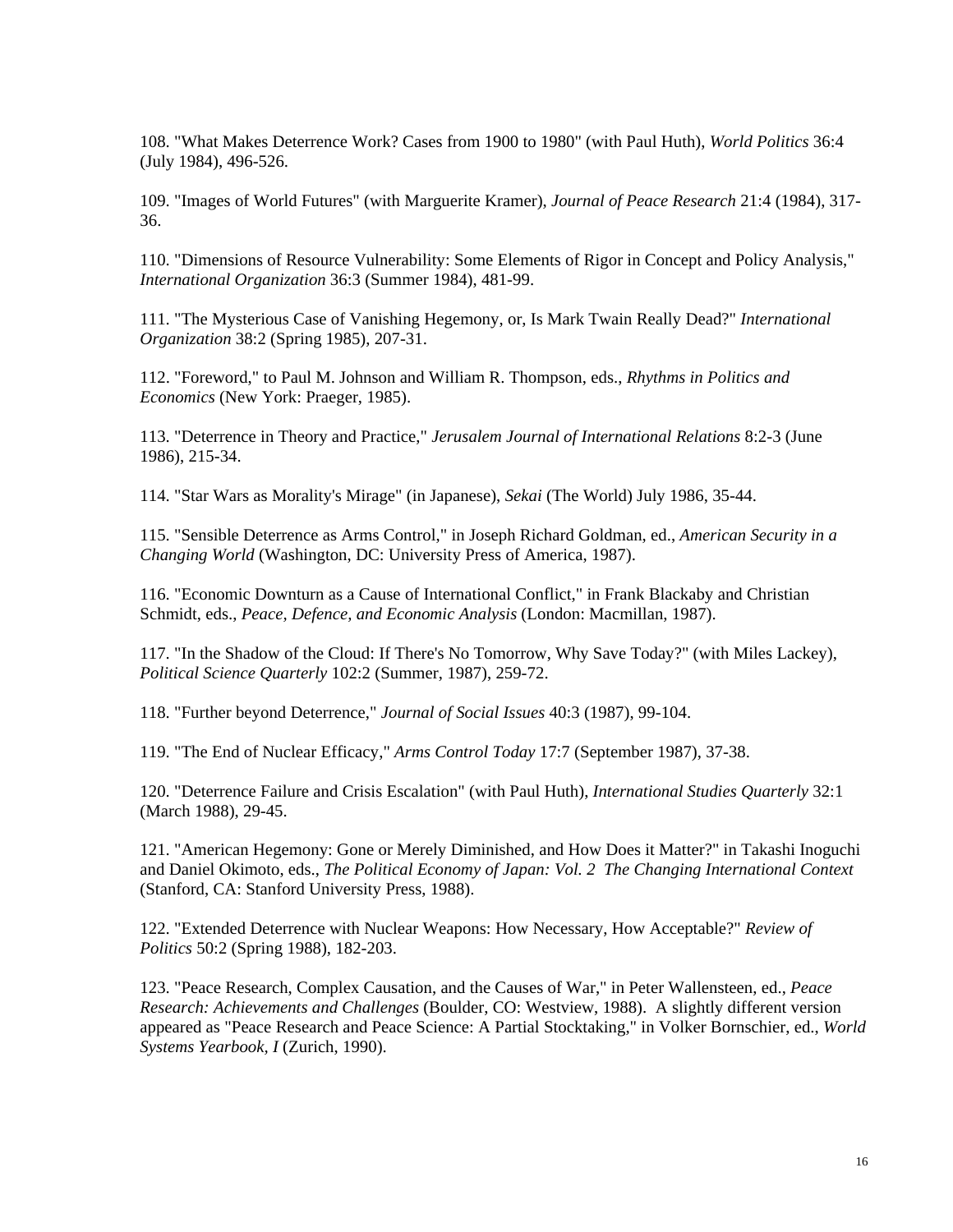124. "Confessions from the Normative Closet," in Joseph Kruzel and James Rosenau, eds., *Journeys through World Politics: Autobiographical Reflections of Thirty-four Academic Travelers* (Lexington, MA: Lexington Books, 1989).

125. "The Real Decline in Nuclear Hegemony," in Ernst-Otto Czempiel and James Rosenau, eds., *Global Changes and Theoretical Challenges: Approaches to World Politics for the 1990s* (Lexington, MA: Lexington Books, 1989).

126. "Public Opinion and National Security Policy: Relationships and Impacts" (with Thomas W. Graham), in Manus Midlarsky, ed., *Handbook of War Studies* (London: Unwin Hyman, 1989).

127. "Democracy, Public Opinion, and Nuclear Weapons," in Philip Tetlock, Jo L. Husbands, Robert Jervis, Philip Stern, and Charles Tilly, eds., *Behavior, Society, and Nuclear War, I* (New York: Oxford University Press, 1989).

128. "Testing Deterrence Theory: Rigor Makes a Difference" (with Paul Huth), *World Politics* 42:4 (July 1990), 466-501.

129. "Economic Decline, Electoral Pressure, and the Initiation of Inter-state Conflict," in Charles Gochman and Alan Ned Sabrosky, eds., *Prisoners of War? Nation-States in the Modern Era* (Lexington, MA: D. C. Heath, 1990).

130. "The Politics of an Alternative Security System: Toward a More Democratic and Therefore More Peaceful World," in Burns Weston, ed., *Alternatives to Nuclear Deterrence* (Boulder, CO: Westview, 1990). Also as "A More Democratic and Therefore More Peaceful World," *World Futures* 29:4 (1990), 243-63.

131. "The Political Economy of Israeli Military Action" (with Gad Barzilai), in Asher Arian and Michal Shamir, eds., *The Elections in Israel--1988* (Boulder, Colo: Westview, 1990).

 (Winter 1990-91), 62-68. 132. "Intervention: Collective Approval and Collective Restraint," *The Responsive Community* 1:1

133. "Doves, Hawks, and U.S. Public Opinion," *Political Science Quarterly* 104:4 (Winter 1990-91), 515- 38.

 134. "The U.N. in a New World Order" (with James Sutterlin), *Foreign Affairs* 70:2 (Spring 1991), 69-83. A condensed but updated version appeared in Herbert Blumberg and Christopher French, eds., *Lessons from the Gulf War: Social Science Findings* (Lanham, MD: University Press of America, 1993).

135. "An Acceptable Role for Nuclear Weapons?" in Charles Kegley and Kenneth Schwab, eds., *After the Cold War: The Uncertain Moral Status of Nuclear Deterrence* (Boulder, CO: Westview, 1991).

136. "Alliances, Contiguity, Wealth, and Political Stability: Is the Lack of Conflict among Democracies a Statistical Artifact?" (with Zeev Maoz), *International Interactions* 17:3 (1992), 245-67.

137. "The Political Economy of Military Actions: Israel and the United States" (with Gad Barzilai), in Alex Mintz, ed., *The Political Economy of Military Spending in the United States* (London: Routledge, 1992).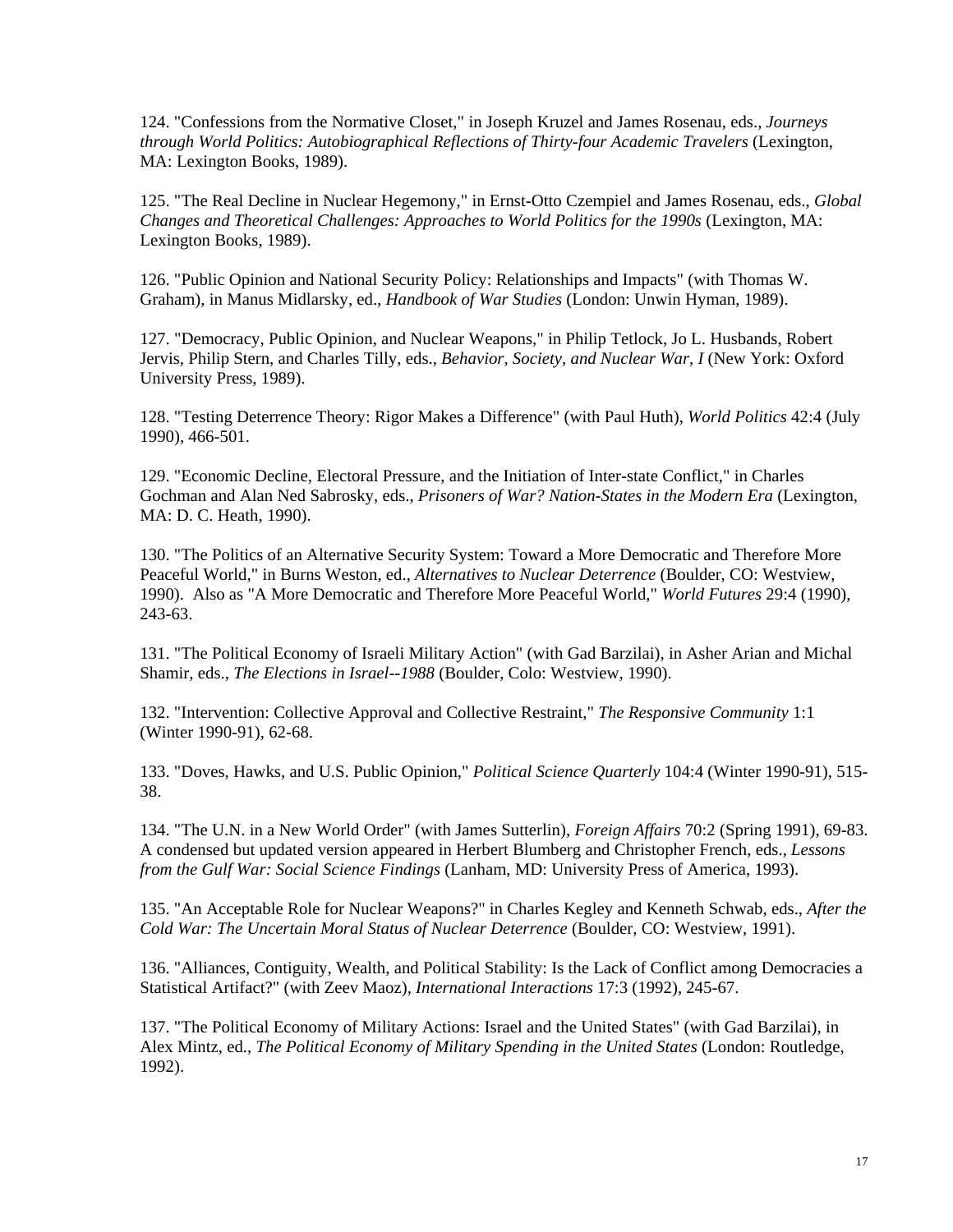138. "The Dual Economy and Arab and Israeli Use of Force" (with Alex Mintz), in Steve Chan and Alex Mintz, eds., *Defense, Welfare, and Growth* (London: Routledge, 1992).

139. "Peace between Participatory Polities: A Cross-Cultural Test of the 'Democracies Rarely Fight Each Other' Hypothesis" (with Carol and Melvin Ember), *World Politics* 44:4 (July 1992), 573-99.

140. Esoteric Evidence on the "Democracies Don't Fight Each Other" Puzzle, 1991 Edmund J. James Lecture (Urbana: University of Illinois, 1992).

141. "Public Opinion and the Common Defense: Who Governs Military Spending?" (with Thomas Hartley), *American Political Science Review* 86:4 (December 1992), 905-15.

142. "Do Democracies Fight Each Other? Evidence from the Peloponnesian War" (with William Antholis), *Journal of Peace Research* 29:4 (November 1992), 415-34.

143. "Can a Democratic Peace Be Built?" *International Interactions* 18:,3 (1993), 277-82.

144. "General Deterrence between Enduring Rivals: Testing Three Competing Models" (with Paul Huth), *American Political Science Review* 87:1 (March 1993), 61-73.

145. "A Post-Thucydides, Post-Cold War World," *Mediterranean Quarterly* 4:2 (Winter 1993), 46-56.

146. "Deterrence," and "Security Dilemma" in Joel Krieger, ed., *The Oxford Companion to Politics of the World* (New York, Oxford University Press, 1993).

147. "Between General and Immediate Deterrence," in Aharon Klieman and Ariel Levite, eds., *Deterrence in the Middle East: Where Theory and Practice Converge* (Tel Aviv: Jaffee Center for Strategic Studies, 1993).

148. "Normative and Structural Causes of Democratic Peace, 1946-1986" (with Zeev Maoz), *American Political Science Review* 87:3 (September 1993), 640-54.

149. "Political Participation and Peace: Cross-Cultural Codes" (with Carol and Melvin Ember), *Cross-Cultural Research* 27:1/2 (February/May 1993), 97-145.

150. "Diminished Expectations of Nuclear War and Increased Personal Savings: Evidence from Individual Survey Data" (with Joel Slemrod), *American Economic Review* 83:4 (September 1993), 1022- 33. Longer version published as *National Bureau of Economic Research Working Paper No. 4031*, 1992.

151. "Aggressiveness, Involvement, and Commitment in Foreign Policy Attitudes: Multidimensional Scaling" (with Samuel Shye), in Dan Caldwell and Timothy McKeown, eds., *Diplomacy, Force and Leadership: Essays in Honor of Alexander L. George* (Boulder, CO: Westview, 1993).

152. "The Democratic Peace," in Volker Bornschier and Peter Lengyel, eds., *World Society Studies, III*  (New Brunswick, NJ: Transaction, 1994).

153. "The Gulf War as Empowering the United Nations," in John O'Loughlin et al., eds., *War and Its Consequences: Lessons from the Persian Gulf Conflict* (New York: Harper Collins, 1994).

154. "The End of the Cold War: Attitude Change and the Politics of Defense Spending" (with Thomas Hartley and Shoon Murray)," *PS: Political Science and Politics* 14:1 (March 1994), 17-21.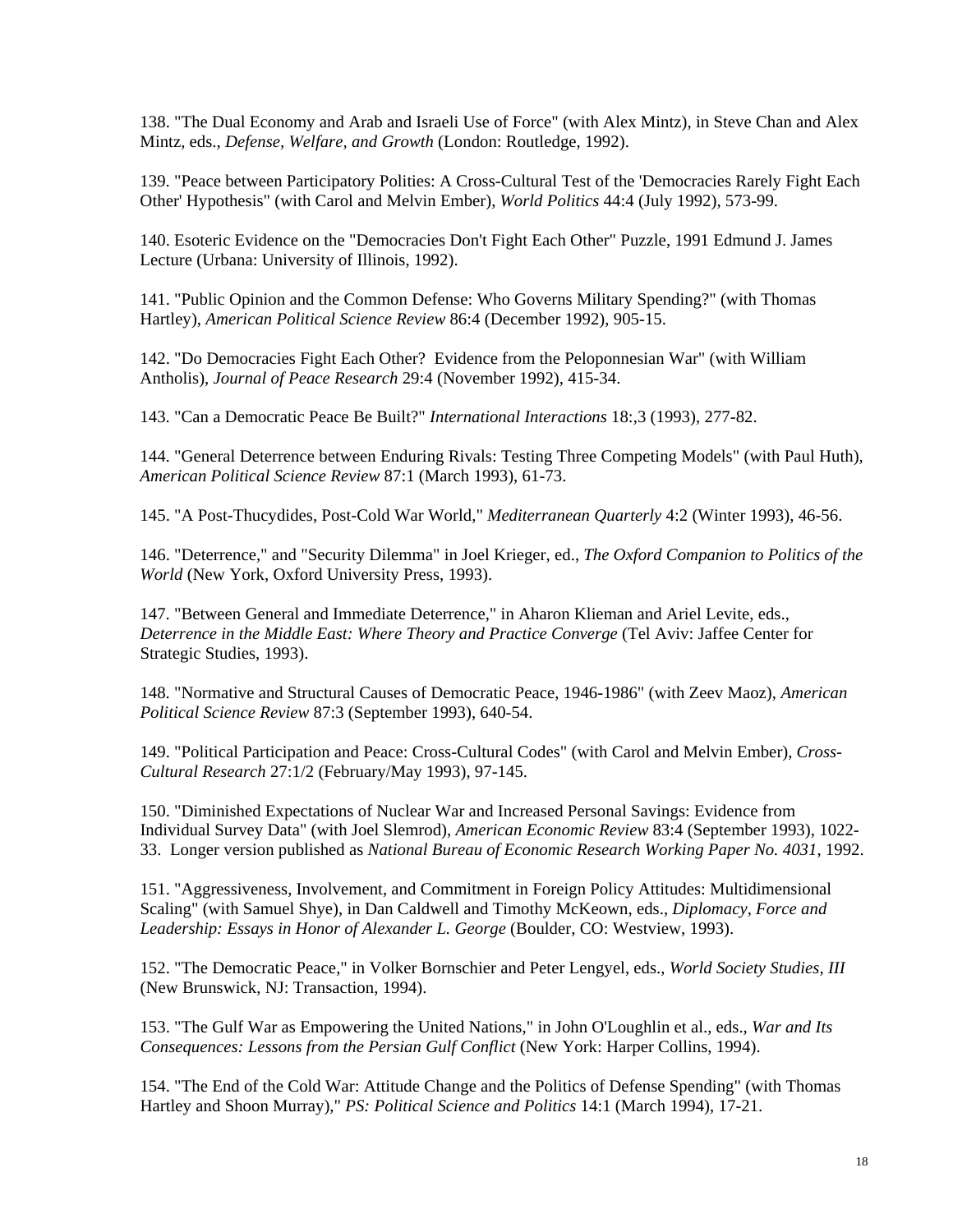155. "Did Americans' Expectations of Nuclear War Reduce Their Savings?" (with Jonathan Cowden, David Kinsella, and Shoon Murray), *International Studies Quarterly* 38:4 (December 1994), 587-603.

156. "Peace and the Moral Imperative of Democracy," in Drew Christiansen, ed., *Peacemaking: Moral and Policy Challenges for a New World* (Washington, DC: U.S.C.C., 1994).

157. "From Containment to Democratic Peace," in Fariborz L. Mokhtari, ed., *Peace Making, Peace Keeping, and Coalition Warfare: The Future Role of the United Nations* (Washington, DC: National Defense University, 1994).

158. "Processes of Choice for War and Peace," *World Politics* 47:2 (January 1995), 268-82.

159. "The Future of Democratic Peace," in Dan-Erik Andersson, ed., *Peace and Democracy* (Stockholm: Swedish Peace and Arbitration Society, 1995, in Swedish).

160. "Foreword" to James S. Sutterlin, *The United Nations and the Maintenance of International Security: A Challenge to Be Met* (Westport, CT: Praeger, 1995); revised for second edition 2003.

161. "The Democratic Peace: `And Yet It Moves,'" *International Security* 19:4 (Spring 1995), 164-77.

162. "Why the Democratic Peace Proposition Lives" (with James Lee Ray), *Review of International Studies* 21:3 (July 1995), 519-23.

163. "Reforming the United Nations: Problems and Possibilities" (with Paul Kennedy), *Foreign Affairs*  74:5 (September/October 1995), 56-71.

 *Korea in the 21st Century* (Seoul: Hallym University Press, 1995, in Korean). 164. "Democracy and Security in Northeast Asia," in Chae-han Kim, ed., *Ideologies and Policies of* 

165. "Vrede en de morele plicht tot democratie," in Ben Schennick, ed., *Denken over vrede na de Koude Oorlog* (Nijmegen: Thomas More Academy, 1995).

166. "Controlling the Soviet-American `Enduring Rivalry': What Was the Role of Nuclear Weapons?" in Jern Gjelstad and Olav Njolstad, eds., *Nuclear Rivalry and International Order* (London: Sage, Ltd., 1996).

167. "Breaking the Security Council Restructuring Logjam" (with Barry O'Neill and James Sutterlin), *Global Governance* 2:1 (January-April 1996), 65-80.

168. "The United Nations and U.S. Interests," in Thomas Ward and Frederick Swarts, eds., *The 104th Congress and the United Nations: Understanding the Issues* (New York: American Leadership Conference, 1996).

169. "The Liberal Peace: Interdependence, Democracy, and International Conflict, 1950-1985" (with John Oneal, Frances Oneal, and Zeev Maoz), *Journal of Peace Research* 33:1 (February 1996), 11-28. Also published in Japanese in Leviathan, 1996.

170. "The Future as Arbiter of Theoretical Controversies: The Scientific Study of Politics and Predictions" (with James Lee Ray), *British Journal of Political Science* 26:4 (October 1996), 441-70.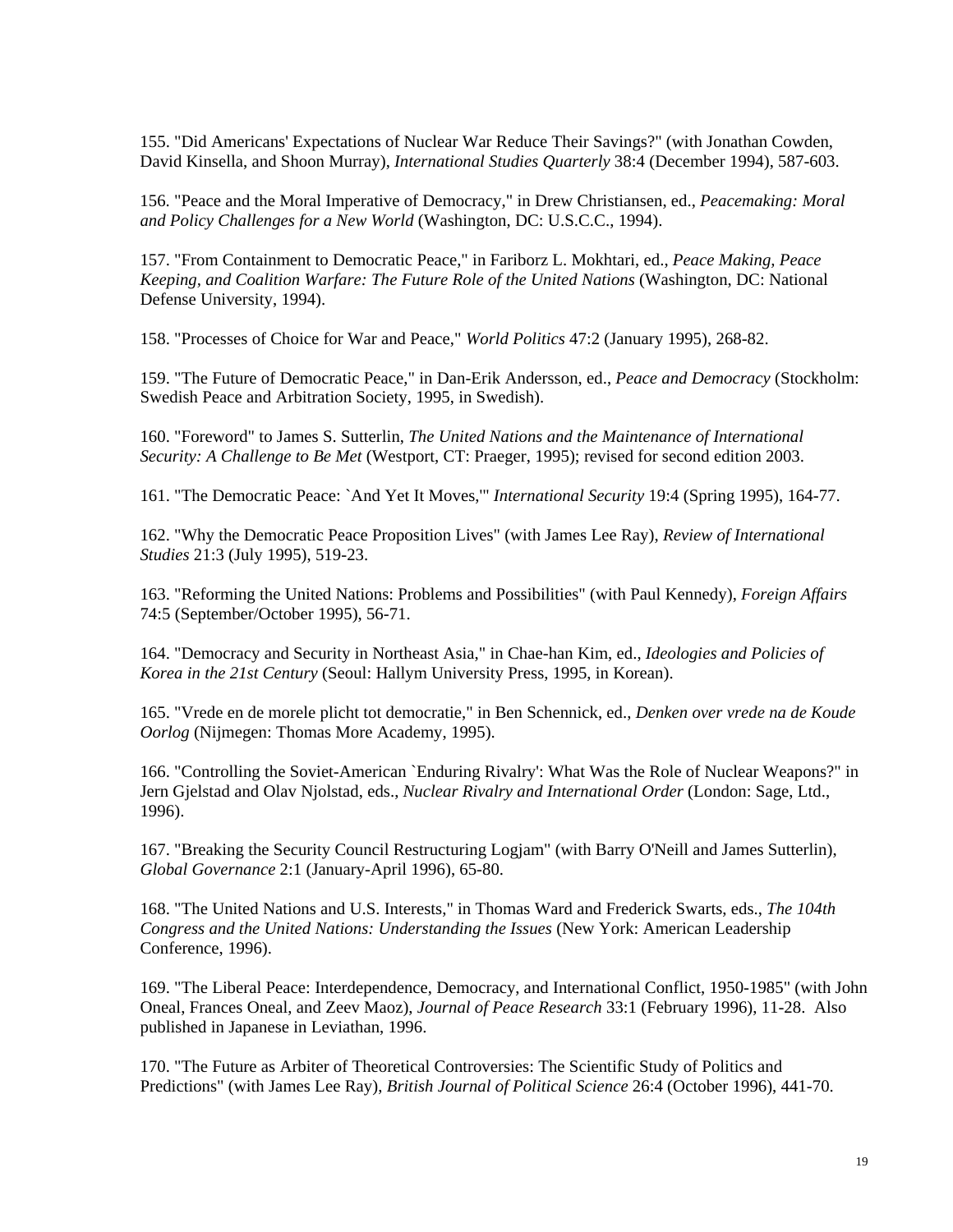171. "Counterfactuals about War and Its Absence," in Philip Tetlock and Aaron Belkin, eds., *Counterfactual Thought Experiments in World Politics: Logical, Methodological, and Psychological Perspectives* (Princeton, NJ: Princeton University Press, 1996).

172. "The New Politics of Voting Alignments in the UN General Assembly" (with Soo Yeon Kim), *International Organization* 50:3 (Autumn 1996), 629-52.

173. "Another Non-Event: The Second Japanese-American War," in Jack Barkenbus, ed., *Strengthening the Tradition of Non-Use of Nuclear Weapons* (Oak Ridge, TN: Oak Ridge National Laboratories, 1996).

174. "Ten Balances for Weighing UN Reform Proposals," *Political Science Quarterly* 111:2 (Summer 1996), 259-69. Revised version in Japanese, in *Readings on the System of International Politics and Economy*, vol. 4 (Tokyo: Yuhikau, 1999).

175. "Boutros Boutros Ghali, *An Agenda for Peace* (1995), by Boutros Boutros-Ghali; *An Agenda for Development* (1995), by Boutros Boutros-Ghali; *An Agenda for Democratization* (1997) by Boutros Boutros-Ghali," Review article, *American Political Science Review* 91::2 (June 1997,) 494-96.

176. "Inequality and Democracy in the Anthropological Record" (with Carol and Melvin Ember), in Manus Midlarsky, ed., *Inequality, Democracy, and Economic Development* (Cambridge: Cambridge University Press, 1997).

177. "A Community of Peace: Democracy, Interdependence, and International Organization," in Charles Kegley and Eugene Wittkopf, *The Global Agenda* (New York: McGraw Hill, 5th edition, 1997). An adaptation of chapters by the same title in Davis Bobrow, Edward Halizak, and Ryszard Zieba, eds., *National and International Security in the Late XX Century* (Warsaw: Foundation of International Studies, in Polish, 1997); Young Seek Choue and Jae Shik Sohn, eds., *Peace Strategies for Global Community and the Role of the UN in the 21st Century* (Seoul: Kyung Hee University Institute of International Peace Studies, 1997); and Peter Wallensteen, ed., *Preventing Violent Conflicts: Past Record and Future Challenges* (Uppsala: Uppsala University, Department of Peace and Conflict Research, 1998).

178. "The Classical Liberals Were Right: Democracy, Interdependence, and Conflict, 1950-85" (with John Oneal), *International Studies Quarterly* 41:2 (June 1997), 267-93.

179. "Global or Regional: What Can International Organizations Do?" in Toshio Tanaka and Takashi Inoguchi, eds., *Globalism and Regionalism* (Tokyo: United Nations University Press, 1997).

180. "An Agenda for Peace, 1995; An Agenda for Development, 1995; An Agenda for Democratization," *American Political Science Review* 91:2 (June 1997), 494-96.

181. "A Structure for Peace: A Democratic, Interdependent, and Institutionalized Order," in Takashi Inoguchi, John Keane, and Edward Newmann, eds., *The Changing Nature of Democracy* (Tokyo: United Nations University Press, 1998).

182. "NATO, Russia, and China in the Next Century" (with Allan Stam), in *Illuminating the "Gray Zone": A Conference on NATO Enlargement; Conference Proceedings* (Washington, DC: Woodrow Wilson International Center for Scholars, 1998).

183. "Advance Democracy, Human Rights, and Religious Liberty," in Glenn Stassen, ed*., Just Peacemaking: Ten Practices for Abolishing War* (Cleveland, OH: Pilgrim Press, 1998).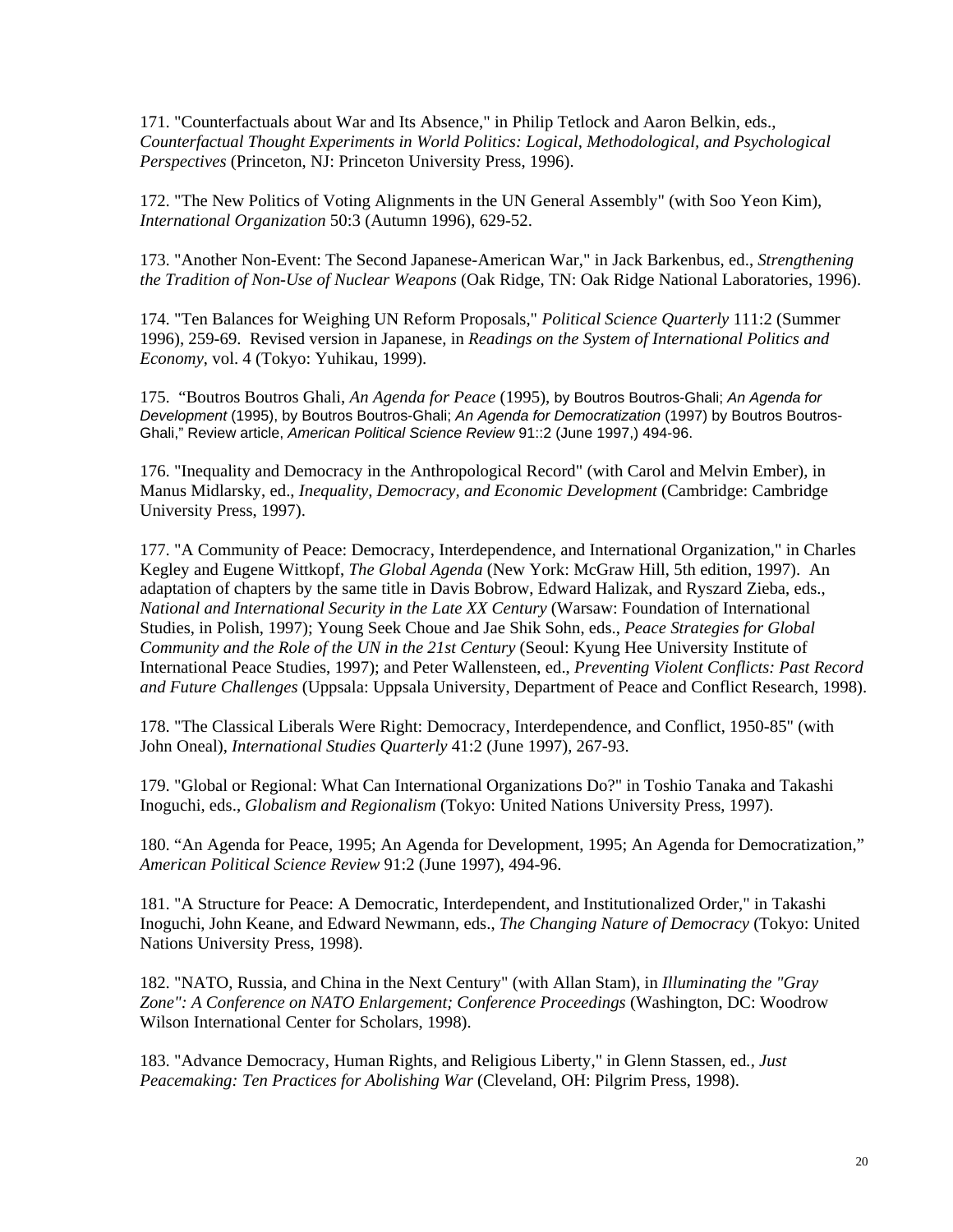184. "The Third Leg of the Kantian Tripod for Peace: International Organizations and Militarized Disputes, 1950-1985" (with John Oneal and David Davis), *International Organization* 52:3 (summer 1998), 441-67.

185. "Courting Disaster: NATO vs. Russia and China" (with Allan Stam), *Political Science Quarterly*  113:3 (fall 1998), 361-82.

186. "Peace and Democracy," in Young Seek Choue, ed., *World Encylopedia of Peace* (London: Pergamon, 1998).

187. "A Neo-Kantian Perspective: Democracy, Interdependence, and International Organizations in Building Security Communities," in Emanuel Adler and Michael Barnett, eds., *Security Communities in Comparative Perspective* (Cambridge: Cambridge University Press, 1998).

188. "Democratic Trading Partners: The Liberal Connection, 1962-1989" (with Harry Bliss), *Journal of Politics* 60:4 (November 1998), 1126-47. An expansion of "Democratic Trading Partners: Ties of Interest and Community," in Gustaaf Geeraerts and Patrick Stouthuysen, eds., *Democratic Peace for Europe: Myth or Reality?* (Brussels: Free University of Brussels Press, 1999).

189. "The Convergence of American Elites' Domestic Beliefs with Their Foreign Policy Beliefs" (with Shoon Murray and Jonathan Cowden), *International Interactions* 25:2 (1999), 153-80.

190. "Is the Liberal Peace Just an Artifact of Cold War Interests? Assessing Recent Critiques" (with John Oneal), *International Interactions* 25:3 (1999), 1-29.

192. "Assessing the Liberal Peace with Alternative Specifications: Trade Still Reduces Conflict" (with John Oneal), *Journal of Peace Research* 36:4 (July 1999), 423-42.

193. "The Kantian Peace: The Pacific Benefits of Democracy, Interdependence, and International Organizations, 1885-1992" (with John Oneal), *World Politics* 52:1 (October 1999), 1-37.

192. "Why 'An Identified Systemic Analysis of the Democracy-Peace Nexus' Does Not Persuade" (with John Oneal), *Defence and Peace Economics* 11:2 (2000), 197-214.

194. "A Basis for Peace in the Twenty-first Century," in H. W. Brands, ed., *The Use of Force after the Cold War* (College Station, Texas A & M University Press, 2000).

195. "From Democratic Peace to Kantian Peace: Democracy and Conflict in the International System" (with Harvey Starr), in Manus Midlarsky, ed., *Handbook of War Studies* (Ann Arbor: University of Michigan Press, 2nd ed., 2000).

196. "Clash of Civilizations, or Realism and Liberalism Déjà Vu? Some Evidence" (with John Oneal and Michaelene Cox), *Journal of Peace Research* 37:5 (September 2000), 583-608.

197. "The United Nations and Three Great Forces for Peace," in *Renewing the United Nations and Building a Culture of Peace: Report of the IIFWP Assembly 2000* (New York: 2000).

198. "How Democracy, Interdependence, and International Organizations Create a System for Peace," in Charles Kegley and Eugene Wittkopf, eds., *The Global Agenda* (New York: McGraw Hill, 6th edition, 2001).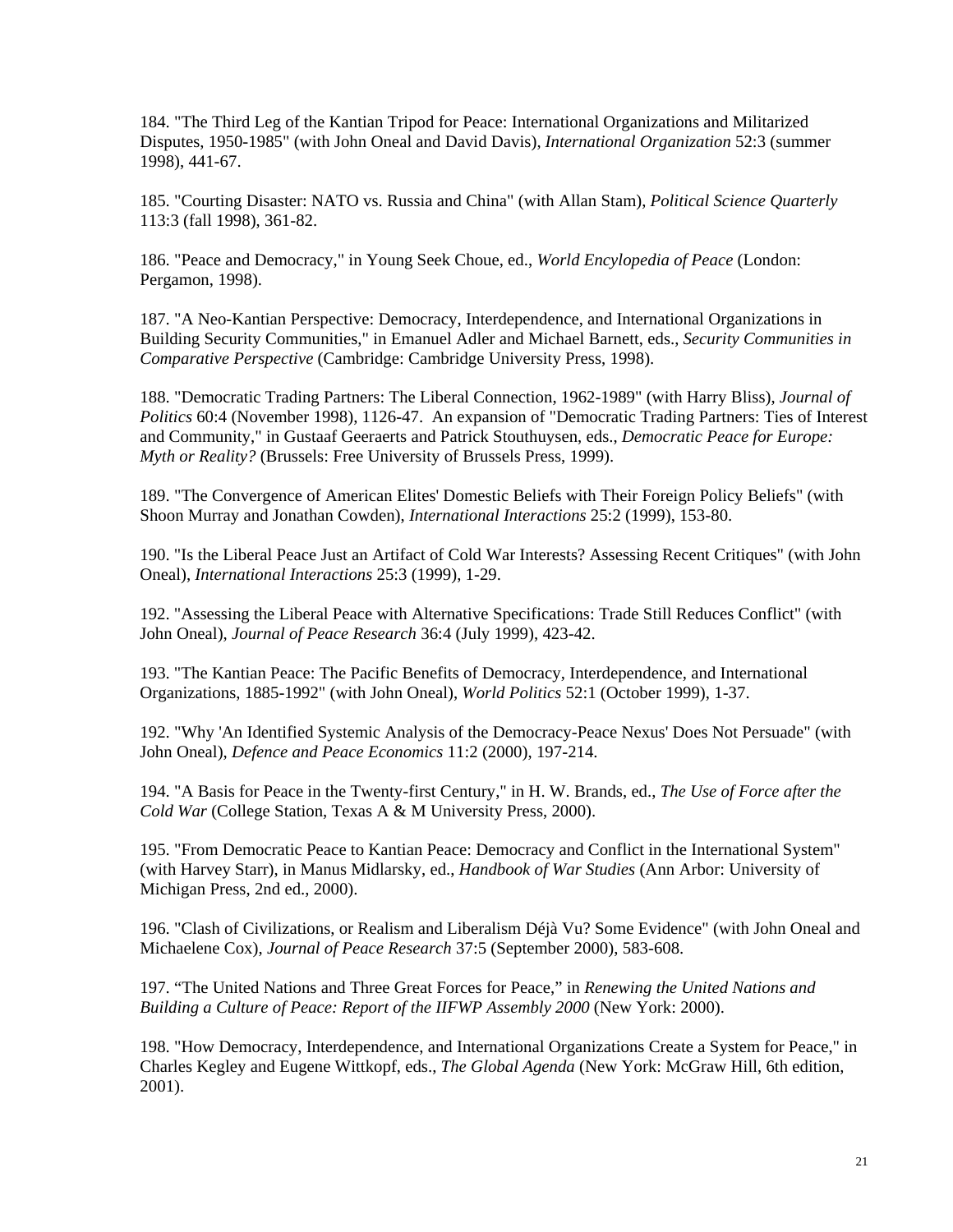199 "Clear and Clean: The Fixed Effects of the Liberal Peace" (with John Oneal), *International Organization* 55:2 (Spring 2001), 469-85.

200. "Not All the Nations Furiously Rage Together," in Robert Sullivan, ed., *Catholic Traditions and Higher Learning* (Notre Dame, IN: University of Notre Dame Press, 2001).

201. "Science, Faith, and World Politics," in Thomas Landy, ed., *As Leaven for the World: Reflections on Faith, Vocation, and the Intellectual Life* (Franklin, WI: Sheed and Ward, 2001).

202. "Karl Wolfgang Deutsch: A Biographical Memoir" (with Richard Merritt and Robert A. Dahl), in National Academy of Sciences, *Biographical Memoirs, Vol. 80* (Washington, DC: National Academy Press, 2001).

203. "Deterrence" and "Security Dilemma," in *The Oxford Companion to Politics of the World* (Oxford: Oxford University Press, 2<sup>nd</sup> ed., 2001).

204. "Democratic Peace," in Paul Barry Clarke and Joe Foweraker, eds., *Encylopedia of Democratic Thought* (London, Routledge, 2001).

205. "Peacemaking and Conflict Resolution" (with Lilach Gilady), in Walter Carlesnaes, Thomas Risse, and Beth Simmons, eds., *Handbook of International Relations* (London: Sage, 2002).

206. "Conflict Emergence and Escalation in Interactive International Dyads" (with David Kinsella), *Journal of Politics* 64:4 (November 2002): 1045-68.

207. "Civil Wars Kill and Maim People—Long after the Shooting Stops" (with Hazem Ghobarah and Paul Huth), *American Political Science Review* 97:2 (May 2003): 189-202.

208. "Violence and Disease: Trade as Suppressor to Conflict When Suppressors Matter," in Edward Mansfield and Brian Pollins, eds., *Economic Interdependence and International Conflict: New Perspectives on an Enduring Debate* (Ann Arbor: University of Michigan Press, 2003).

209. "*Causes* of Peace: Democracy, Interdependence, and International Organizations, 1886-1992" (with John Oneal and Michael Berbaum), *International Studies Quarterly* 47:3 (September 2003): 371-93.

 *of Asia and the Pacific* 3:2 (Fall 2003): 267-84. 210. "Finding Peace in a World of Hegemony and Terrorism" (with John Oneal), *International Relations* 

211. "Modelling Conflict While Studying Dynamics" (with John Oneal), in Gerald Schneider, Katherine Barbieri, and Nils Petter Gleditsch, eds., *Globalization and Armed Conflict* (Lanham, MD: Rowman and Littlefield, 2003).

212 "The Postwar Public Health Effects of Civil Conflict" (with Hazem Ghobarah and Paul Huth), *Social Science and Medicine* 59:4 (August 2004): 869-84.

213. "Reintegrating the Subdisciplines of International and Comparative Politics," in Suzanne Werner, David Davis, and Bruce Bueno de Mesquita, eds., *Dissolving Boundaries* (London: Blackwell, 2004).

214. "A Neural Network Analysis of Militarized International Disputes, 1885-1992: Temporal Stability and Causal Complexity" (with Monica Lagazio), in Paul Diehl, ed., *The Scourge of War: New Extensions on an Old Problem* (Ann Arbor: University of Michigan Press, 2004).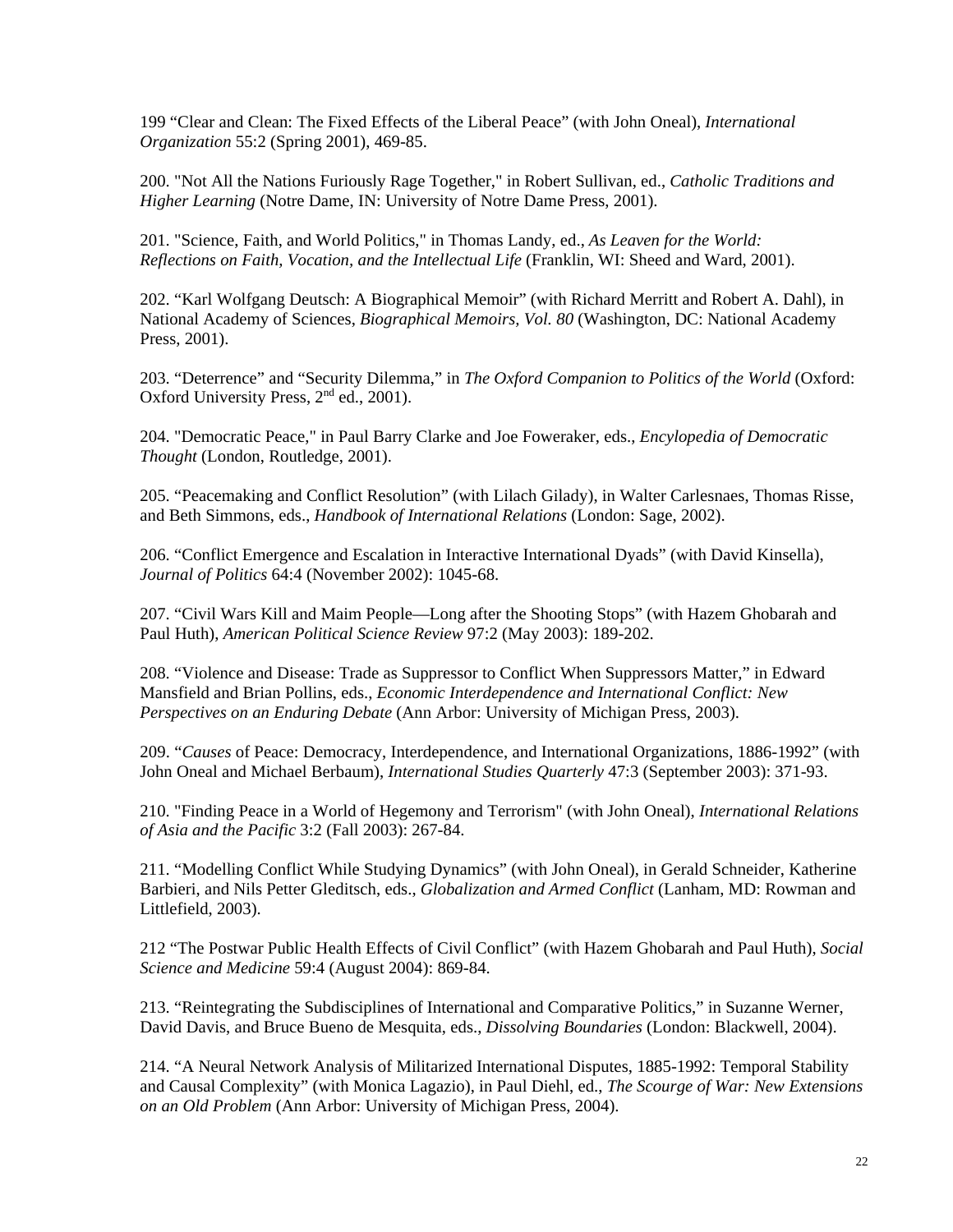215. "Comparative Public Health: The Political Economy of Human Misery and Well-Being" (with Hazem Ghobarah and Paul Huth), *International Studies Quarterly* 48:1 (March 2004): 73-94.

216. "International Relations," in Kimberly Kempf-Leonard, ed., *Encylopedia of Social Measurement*  (San Diego, CA: Academic Press, 2004).

217. "Islam, Authoritarianism, and Female Empowerment: What Are the Linkages?" (with Daniela Donno), *World Politics* 56:4 (July 2004).

218. "Does the 'War against Terrorism' Prove the 'Clash of Civilizations' Right? Some Evidence" (with John Oneal and Michaeline Cox), in Peter Hermann and Arno Tausch, eds., *Dar al Islam: The Mediterranean, the World System and the Wider Europe: The Chain of Peripheries and the New Wider Europe* (Hauppauge, Nova Scotia: Nova Science, 2005). A condensed Russian version in *Europa*.

219. "Measuring the Hidden Costs of Armed Conflict," in *Human Security Report 2005* (Vancouver: University of British Columbia, Centre for Human Security, 2005).

220 "Seeking Peace in the Post-Cold War World of Hegemony and Terrorism" (with John Oneal, in French), *Etudes Internationales* 35:4 (December 2004), 641-65. English version appears in book #25 above.

221. "Rule of Three, Let It Be: When More Is Better" (with John Oneal), *Conflict Management and Peace Science* 22:4 (Winter 2005), 293-310.

222. "Security Council Expansion: Can't and Shouldn't," in Ernesto Zedillo, ed., *Reforming the United Nations for Peace and Security* (New Haven, CT: Yale Center for the Study of Globalization, 2005).

223. "Bushwhacking the Democratic Peace," *International Studies Perspectives* 6:4 (November 2005), 395-408.

224. "The Risk of Death in Battle" (with Bethany Lacina and Nils Petter Gleditsch), *International Studies Quarterly* 50:3 (September 2006), 673-80. Data at http://www.prio.no/cscw/datasets

225. "Democratic Intergovernmental Organizations Promote Peace" (with Jon Pevehouse), *International Organization* 60:4 (Fall 2006), 969-1000. Available at http://www.blackwell-synergy.com/toc/isqu/50/3

226. "Commentary on Karl. W. Deutsch, 1961, 'Social Mobilization and Political Development,' *American Political Science Review* 55 (September), 634-47" [#10 among all *APSR* most cited articles] *American Political Science Review* 100:4 (November 2006), 678-79.

227. "Commentary on Zeev Maoz and Bruce Russett, 1993, 'Normative and Structural Causes of Democratic Peace' (with Zeev Maoz,), *American Political Science Review* 87 (September), 624-38" [#19 among all *APSR* most cited articles], *American Political Science Review* 100:4 (November 2006), 685-86.

228. "Thucydides, Ancient Greece and the Democratic Peace," *Journal of Military Ethics* 5:4 (Winter 2006), 254-69.

229. "In Memoriam: Holt Bradford Westerfield," *PS: Political Science & Politics* 41:2 (April 2008), 413- 14.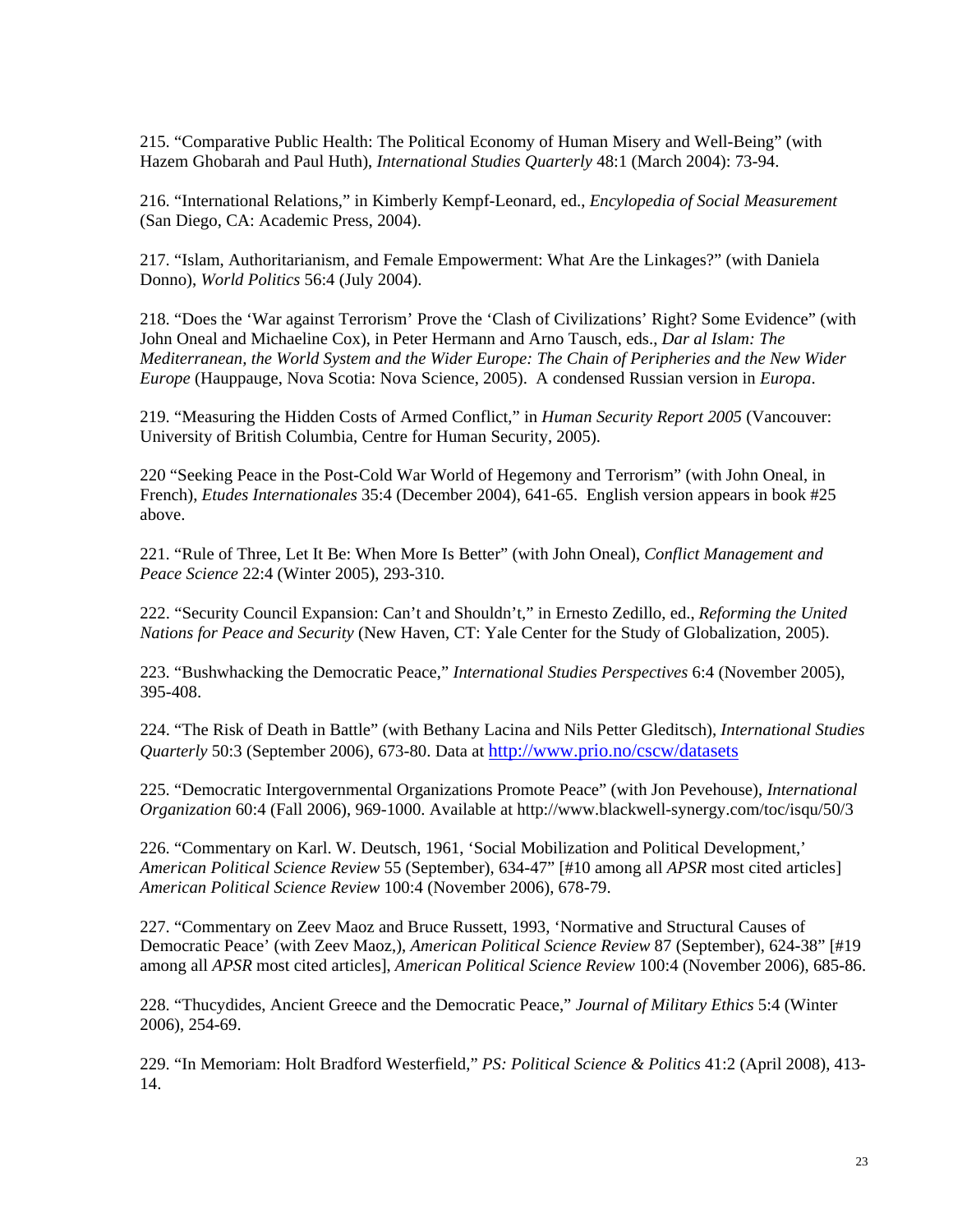230 "A Fourth Wave? The Role of External Actors in Democratization," in Peter Nardulli, ed., *International Perspectives on Contemporary Democracy* (Urbana: University of Illinois Press, 2008).

231. "Advance Democracy, Human Rights, and Interdependence," in Glenn Stassen, ed., *Just Peacemaking: The New Paradigm for the Ethics of Peace and War*, 3rd ed. (Cleveland, OH: Pilgrim, 2009).

232. "Democracy, War, and Expansion through Historical Lenses," *European Journal of International Relations* 15:1 (March 2009), 9-36.

233. "Democratization and Peacebuilding" and "Democratic Peace," in Nigel Young, ed., *International Encyclopedia of Peace* (Oxford: Oxford University Press, 2010).

234. "Peace in the Twenty-First Century?" *Current History* (January, 2010), 451-56.

**235.** "Liberalism," in Tim Dunne, Milja Kurki and Steve Smith, eds., *International Relations Theories: Discipline and Diversity,* 2<sup>nd</sup> ed. (Oxford: Oxford University Press, 2010). Updated versions in 3<sup>rd</sup> ed.  $(2013)$  and  $4<sup>th</sup>$  ed., forthcoming 2015.).

236. "Trade Does Promote Peace? The Perils of Simultaneous Estimation of the Reciprocal Effects of Trade and Conflict" (with Havard Hegre and John Oneal), *Journal of Peace Research* 47:6 (2010), 763- 74. Replication files @ http//www.prio.no/jpr/datasets

237. "Democracy or Capitalism? Not So Fast," *International Interactions* 36:2 (June 2010), 198-205.

238. "Who Talks, and Who's Listening? Networks of International Security Studies**"** (with Taylor Arnold), *Security Dialogue* 41:6 (December 2010). Replication files @ http://www.prio.no/Research-and-Publications/Security-Dialogue/Submissions

239. "The Democratic Peace," *Human Security Report 2009/10* (Oxford: Oxford University Press, 2011).

240. "Preface: Predicting International Conflict," in Tshilidzi Maarwala and Monica Lagazio, *Militarized Conflict Modeling Using Computational Intelligence.* (New York: Springer, 2011.)

241. **"**The Effects of the International Security Environment on Military Expenditures: A Cross-Country Analysis, 1950-2000" (with William Nordhaus and John R. Oneal), *International Organization* 66:3 (Summer 2012), 491-515.

242. "Structural Inference in Political Science Databases,"(with Minh-Tam Le, John Sweeney, and Steven Zucker), in *Proceedings of the International Conference on Intelligence and Security Informatics,* (International Institute of Electrical and Electronics Engineers, 2012), 138-40.

243. "Does Capitalism Account for the Democratic Peace? The Evidence Still Says No" (with Allan Dafoe), in Nils Petter Gleditsch and Gerald Schneider eds, *Assessing the Capitalist Peace* (New York: Routledge, 2013).